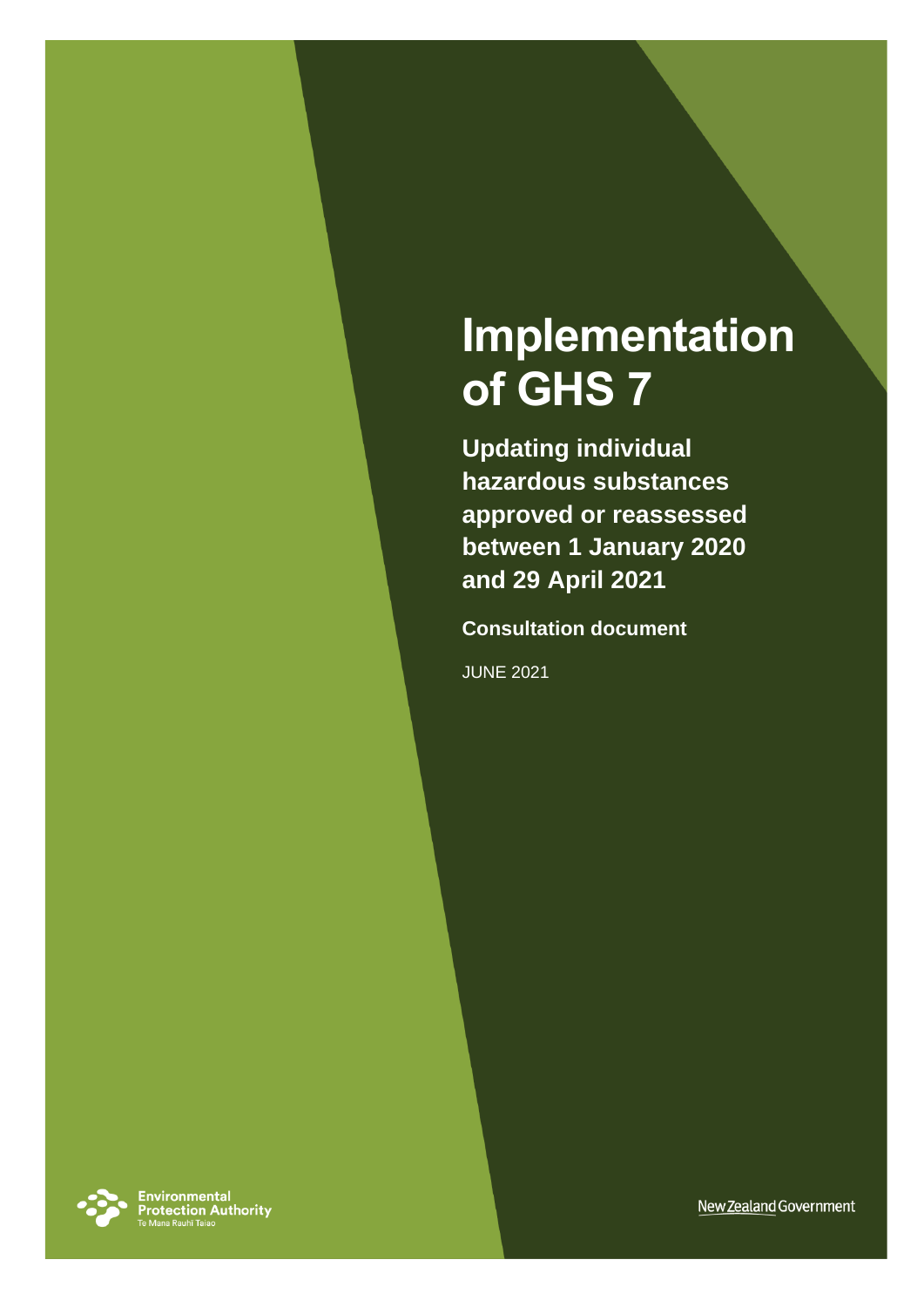Published in June 2021 by the Environmental Protection Authority Te Mana Rauhī Taiao Private Bag 63002 Wellington 6140 New Zealand

© Copyright Environmental Protection Authority 2021.



This work is licensed under the Creative Commons Attribution-ShareAlike 4.0 International licence. In essence, you are free to copy, distribute and adapt the work, as long as you attribute the work to the Environmental Protection Authority (EPA) and abide to the other licence terms. This does not give you permission to use the EPA's logo or the New Zealand Government logo in any way that breaches the Flags, Emblems and Names Protection Act 1981. This work includes photographs, images, or other supplied material for which the EPA does not hold full copyright.

This document is available at [epa.govt.nz](http://www.epa.govt.nz/)

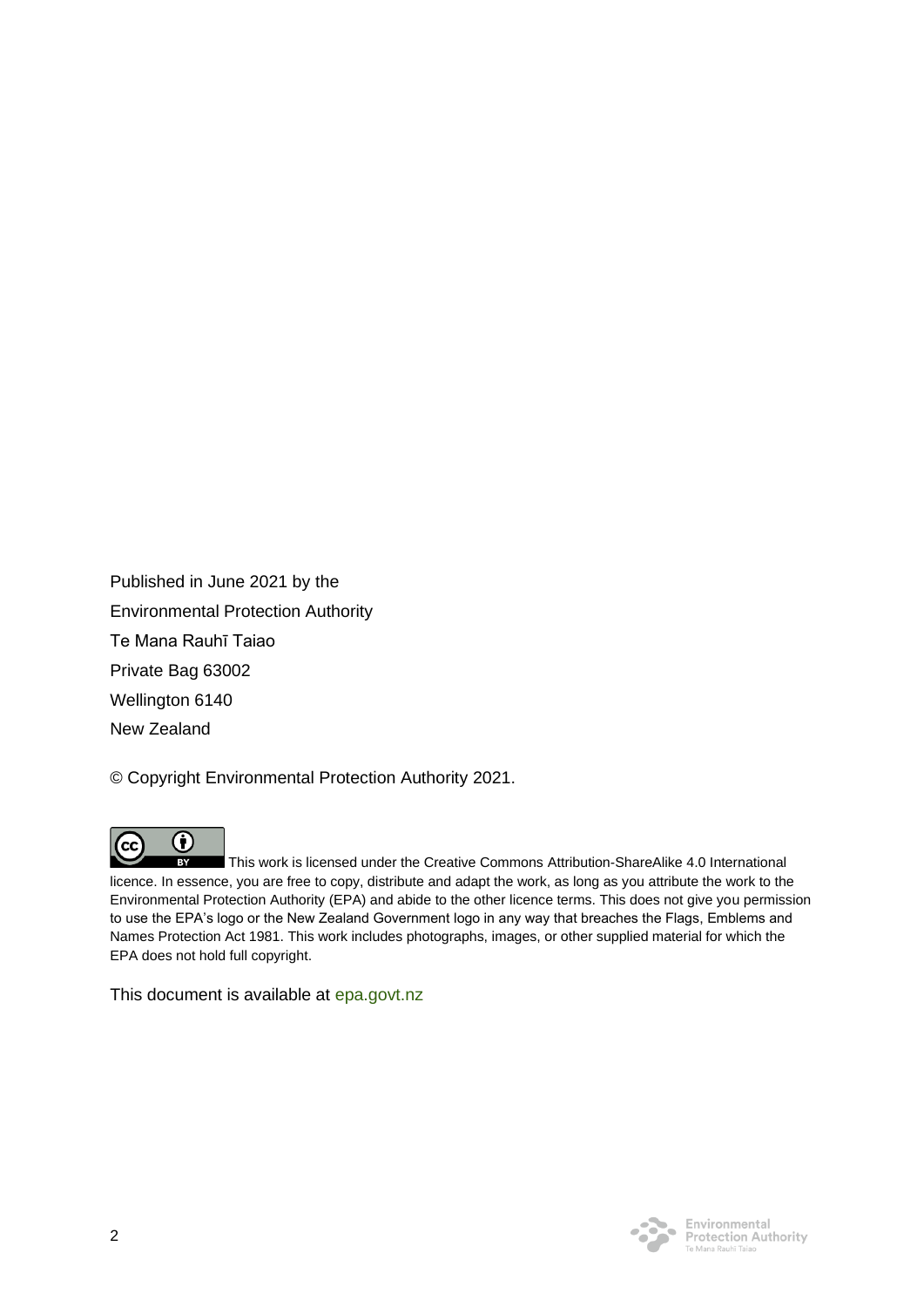## **Contents**

| Proposal 1 - Proposed GHS classifications for all individual approvals 11             |  |
|---------------------------------------------------------------------------------------|--|
|                                                                                       |  |
|                                                                                       |  |
|                                                                                       |  |
|                                                                                       |  |
|                                                                                       |  |
|                                                                                       |  |
|                                                                                       |  |
|                                                                                       |  |
|                                                                                       |  |
|                                                                                       |  |
| Appendix 2 – Correlation table between HSNO classification and GHS 7 classification18 |  |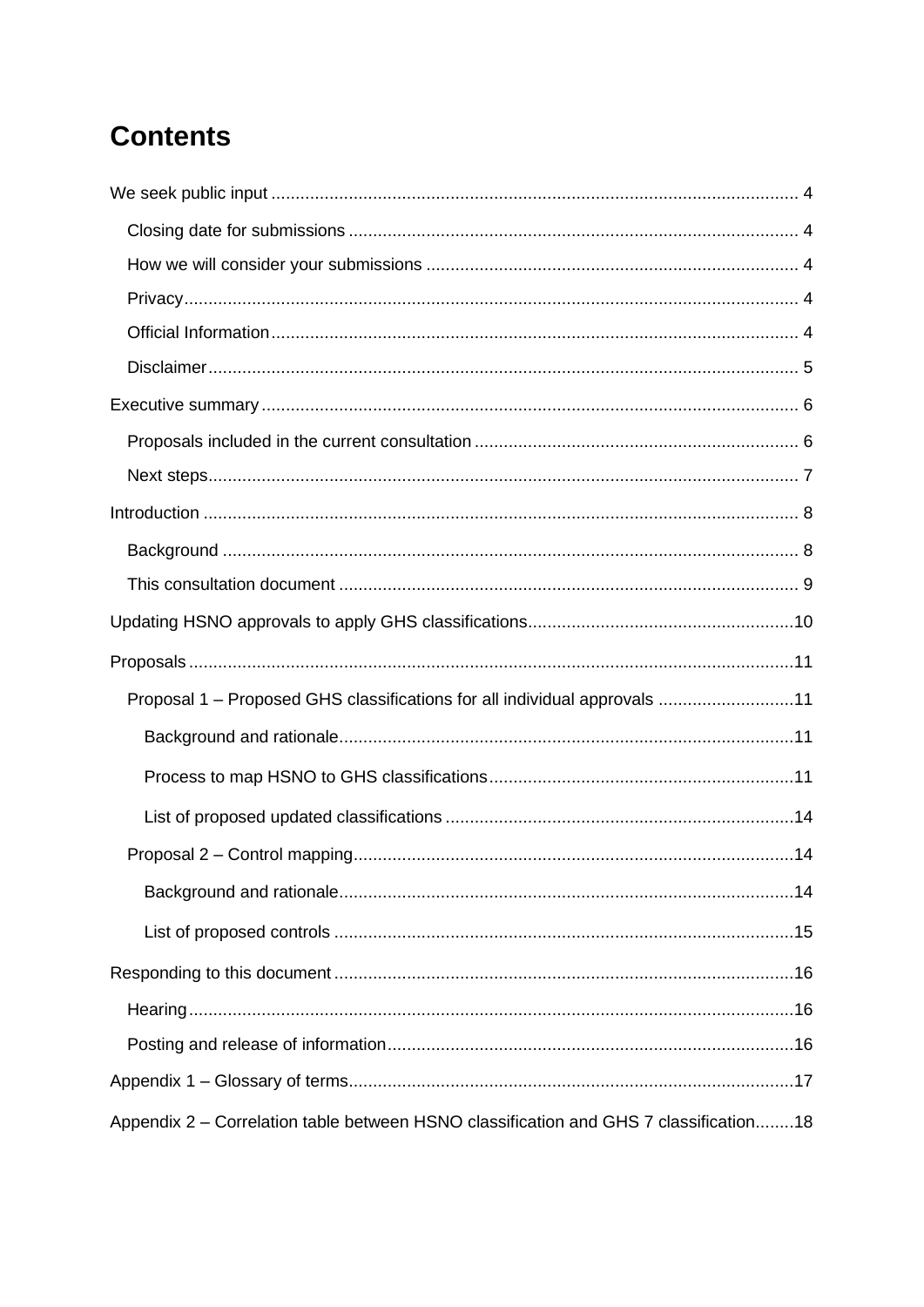## <span id="page-3-0"></span>**We seek public input**

This document has been prepared by the Environmental Protection Authority (EPA) to inform affected stakeholders of proposals regarding the Globally Harmonized System for Classification and Labelling of Chemicals, Revision 7 (the GHS 7).

These proposals enable affected stakeholders to provide relevant information which will be taken into account in the decisions that the EPA makes regarding this work. We welcome your feedback.

You can make a submission using the attached submission form which includes the questions asked throughout this consultation document.

If you have any queries about this consultation document or submission process, please contact us at [HSnotices@epa.govt.nz](mailto:HSnotices@epa.govt.nz)

## <span id="page-3-1"></span>**Closing date for submissions**

Please send your submissions to us no later than **5.00pm, 11 August 2021.**

## <span id="page-3-2"></span>**How we will consider your submissions**

The EPA will review all submissions received and prepare a submissions analysis report which will include an analysis of how the comments provided have been considered. All submissions will be received under section 63C of the Hazardous Substances and New Organisms Act 1996 (HSNO Act), and be considered by a decision-making committee (DMC) appointed by the EPA. A copy of your full submission will be published on the EPA website at [www.epa.govt.nz.](http://www.epa.govt.nz/)

## <span id="page-3-3"></span>**Privacy**

We will hold any personal information you provide in accordance with the Privacy Act 2020 which establishes certain principles with respect to the collection, use, and disclosure of information about individuals. However, all information will be subject to the Official Information Act 1982 (with limited exceptions).

## <span id="page-3-4"></span>**Official Information**

The Official Information Act 1982 (OIA) establishes principles with respect to the disclosure of information held by government agencies, including the EPA. The OIA states that information shall be made available unless there is good reason for withholding it. Any information you supply in the course of providing feedback will be subject to the OIA and may be released.



Protection Authority Te Mana Rauhī Tajac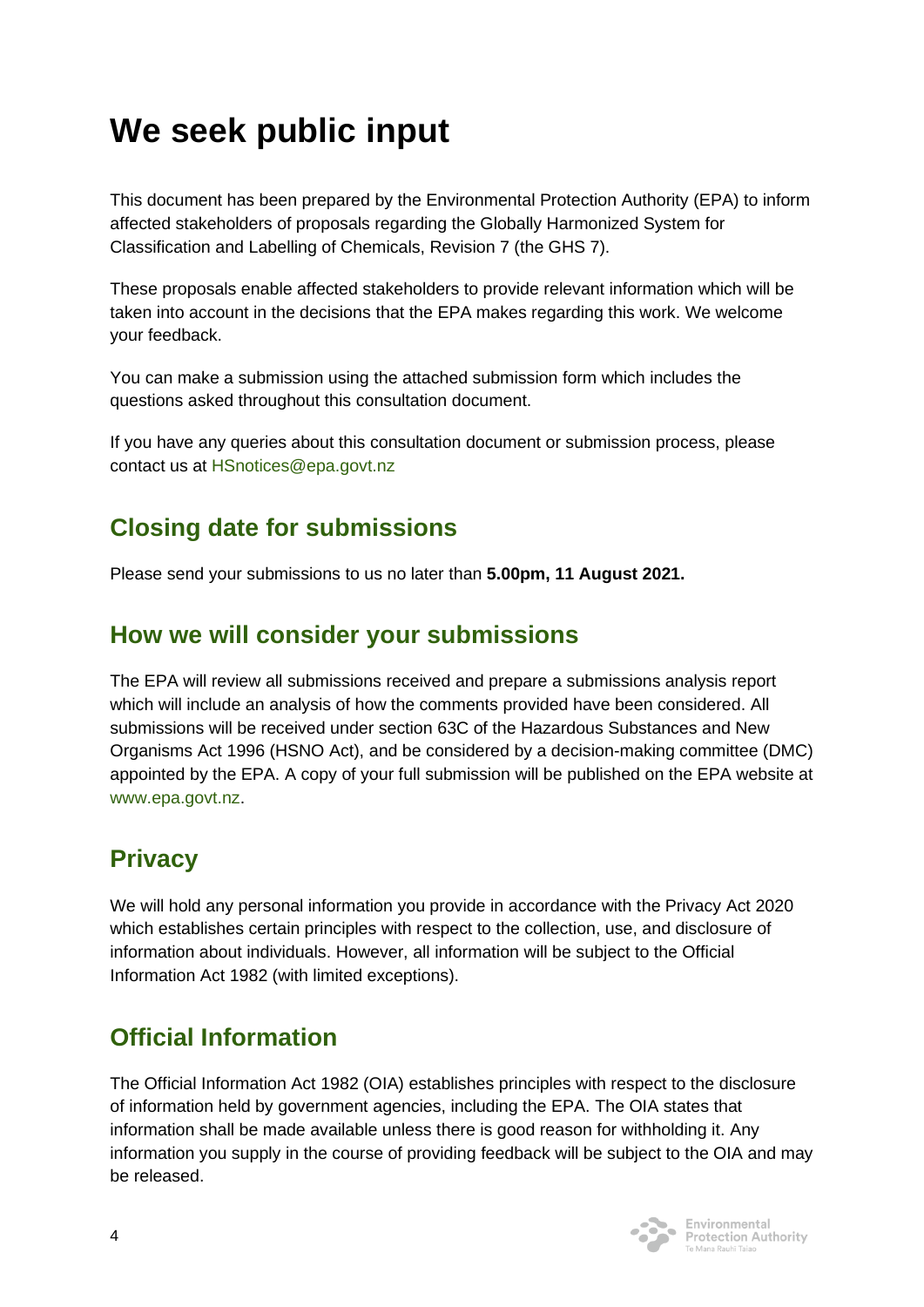Please advise if you consider that the information you provide is confidential or commercially sensitive information and may therefore fall within the grounds for withholding information under the OIA.

If we receive an OIA request that could involve confidential or commercially sensitive information you shared, we will make efforts to consult with you. We will let you know we have received the request and will ask if you believe there are grounds to withhold the information. We will take your views into account when making our decision. We may either refuse the request and withhold the information or release all or part of the information requested.

More information about supplying confidential or commercially sensitive information under the HSNO Act is available on our website [here.](https://www.epa.govt.nz/assets/Uploads/Documents/Hazardous-Substances/Guidance/Supplying-confidential-information-to-the-EPA-your-rights-and-our-obligations-v2.pdf)

## <span id="page-4-0"></span>**Disclaimer**

The contents of this document does not reflect final EPA decisions. Proposed classifications and controls may be amended based on this consultation. This document does not alter the laws of New Zealand. All reasonable effort has been made to ensure that the information provided in this publication is accurate, up to date, and otherwise adequate in all respects. But this information is made available strictly on the basis that the EPA does not accept any responsibility or liability to any person or entity that chooses to rely on the information in this document.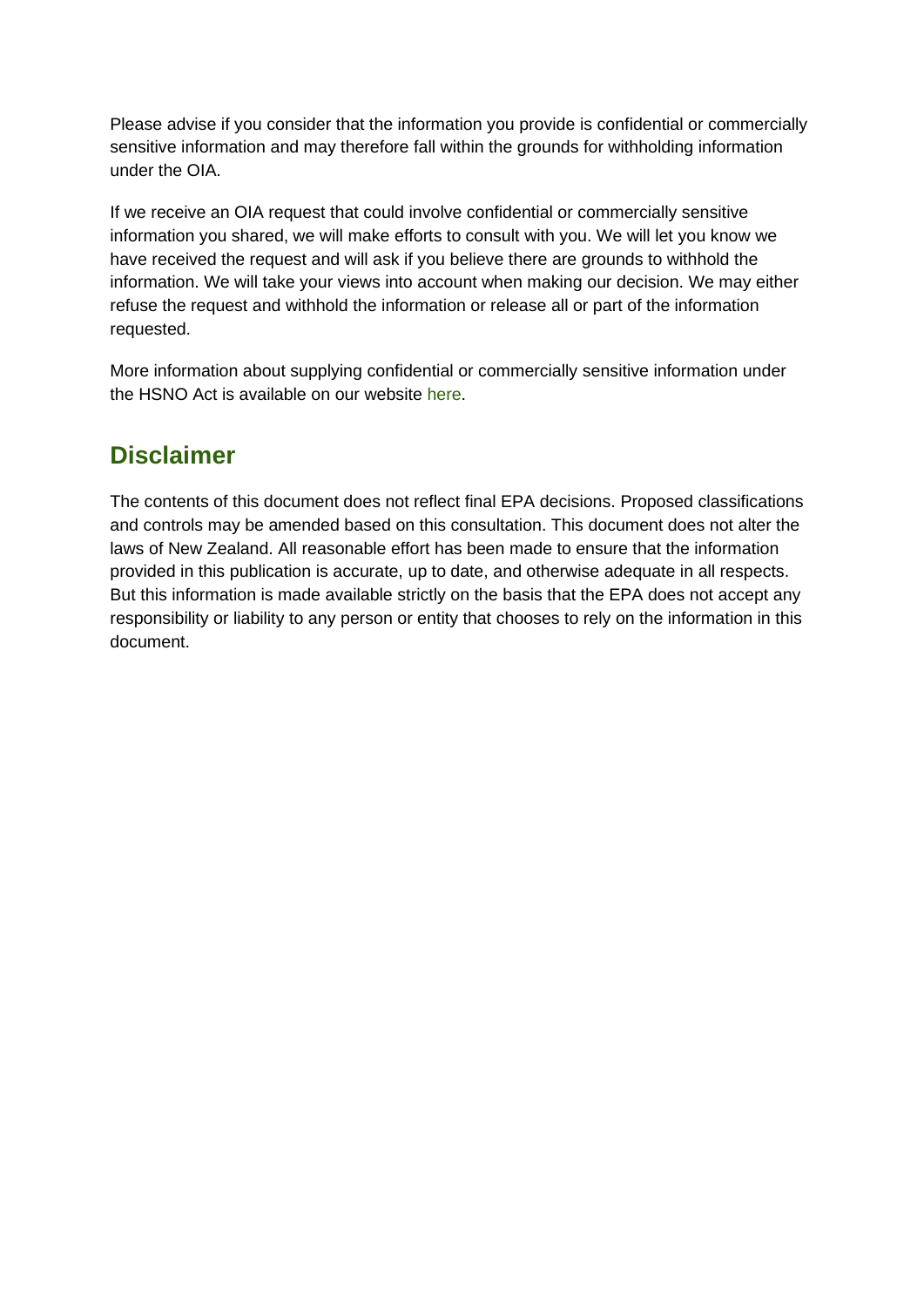## <span id="page-5-0"></span>**Executive summary**

- 1. The Environmental Protection Authority (EPA) has updated New Zealand's classification system for hazardous substances to a system based on Revision 7 (2017) of the Globally Harmonized System of Classification and Labelling of Chemicals (GHS).
- 2. The GHS is an internationally-agreed system developed by the United Nations (UN) to classify chemicals and to communicate their hazards through labels and safety data sheets. Applying the GHS 7 will ensure New Zealand has an internationally-aligned classification system that facilitates trade and increases the effectiveness of chemical management under the Hazardous Substances and New Organisms Act 1996 (HSNO Act).
- 3. The new classification system was implemented on 30 April 2021 by issuing a new Hazard Classification Notice. Several other EPA Notices were also updated to apply the new system.
- 4. All HSNO hazardous substance approvals also needed to be updated to assign GHS 7 classifications. A new set of 208 group standards was issued, 3,093 individual approvals were reissued and 222 individual approvals approved before 1 January 2020 were reassessed. We also took this opportunity to revoke over 5,000 duplicate individual approvals which could be managed under one or more group standards.
- 5. At the time of previous consultation (June 2020) we advised that we would reassess individual approvals approved or reassessed between 1 January 2020 and 29 April 2021 to apply the new classification system at a later date.

## <span id="page-5-1"></span>**Proposals included in the current consultation**

- 6. This consultation covers the modified reassessment of 71 individual approvals approved or reassessed between 1 January 2020 and 29 April 2021 to apply the new classification system. This modified reassessment is carried out under section 63C of the HSNO Act.
- 7. Any feedback on this consultation document should be restricted to commenting on the proposed classifications and controls of the reassessed approvals as a direct result of applying the new classification system. Any other matters relating to these approvals are out of scope of this consultation.
- 8. This is a targeted consultation to applicants of those 71 approvals, and submitters who submitted on the original application. We are requesting your feedback on the draft hazard classifications and controls for the substances that you were either the applicant or submitter on.
- 9. The proposals on which we are specifically seeking your feedback are listed in Table 1 below: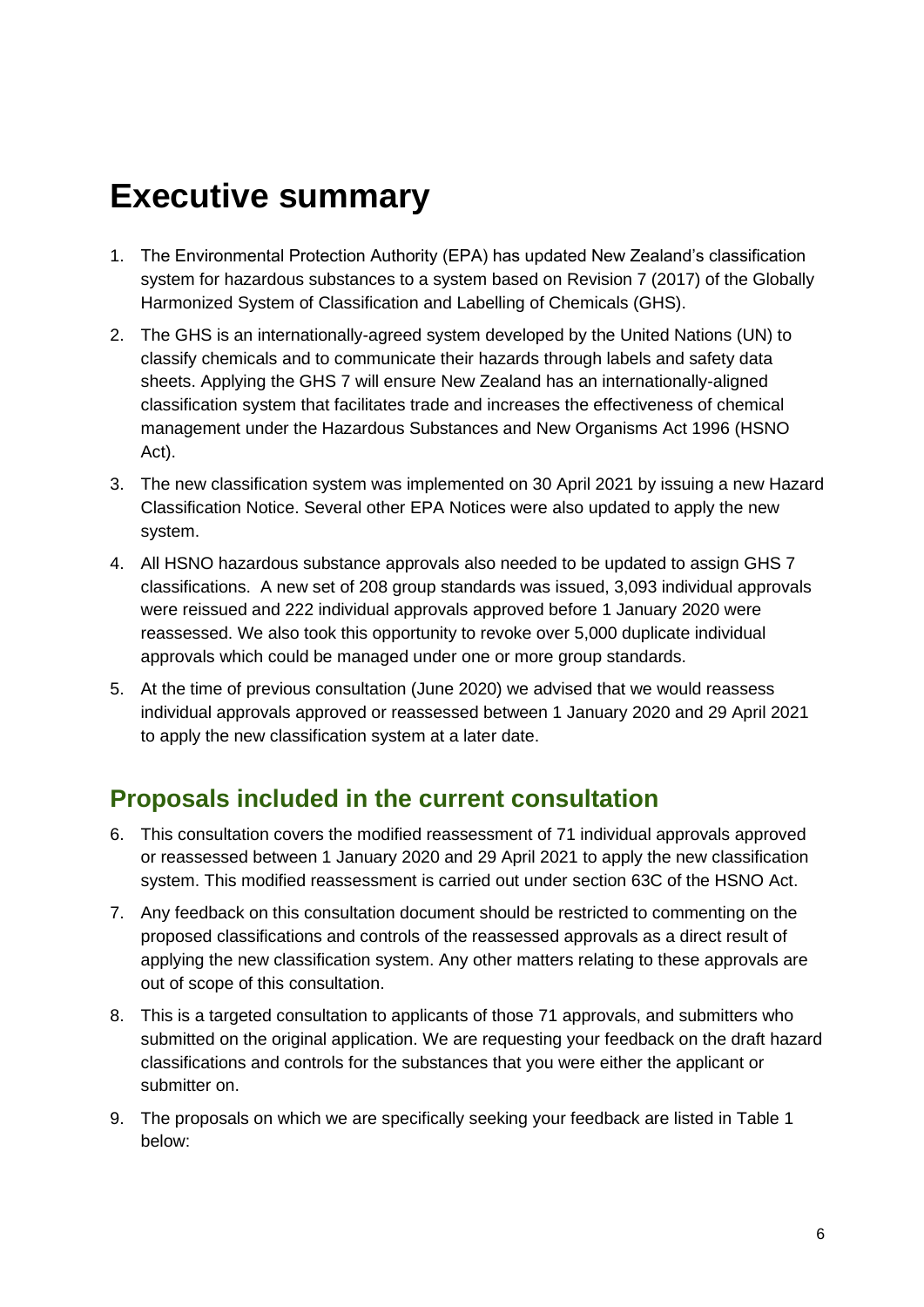#### **Table 1: List of proposals**

| <b>Proposal number</b> | <b>Proposal</b>                                                                                                                                                                                                                                                                         |
|------------------------|-----------------------------------------------------------------------------------------------------------------------------------------------------------------------------------------------------------------------------------------------------------------------------------------|
| Proposal 1             | To assign proposed GHS 7 classifications to all individual<br>hazardous substances approved or reassessed between 1<br>January 2020 and 29 April 2021. Any substance that became<br>non-hazardous due to not adopting certain GHS 7 classifications<br>will be marked as non-hazardous. |
| Proposal 2             | To update the controls placed on substances approved or<br>reassessed between 1 January 2020 and 29 April 2021 to apply<br>the new hazard classification system.                                                                                                                        |

10. Each recipient of this consultation document will get a separate appendix comprising of documents that contain the proposed updated hazard classification and proposed controls for each substance that they were a submitter or applicant on. There will be one document per substance.

### <span id="page-6-0"></span>**Next steps**

- 11. Submissions on the proposals included in this consultation document should be lodged with the EPA by 5.00pm on 11 August 2021 to ensure your views can be taken into account in the EPA's decisions to update these 71 approvals.
- 12. At the close of the consultation period, the EPA will review each submission and prepare a submissions analysis report. This report will provide a summary of the submissions, and our recommendations, taking into account the submissions received. The report will be published on the EPA website.
- 13. A decision-making committee (DMC) will be appointed and will review the submissions analysis report and the EPA's recommendations. The DMC will be asked to decide whether the individual approvals should be updated under section 63C of the HSNO Act with the updated classifications and controls proposed. A hearing will be held if the DMC considers it is necessary, or if a submitter has asked to be heard.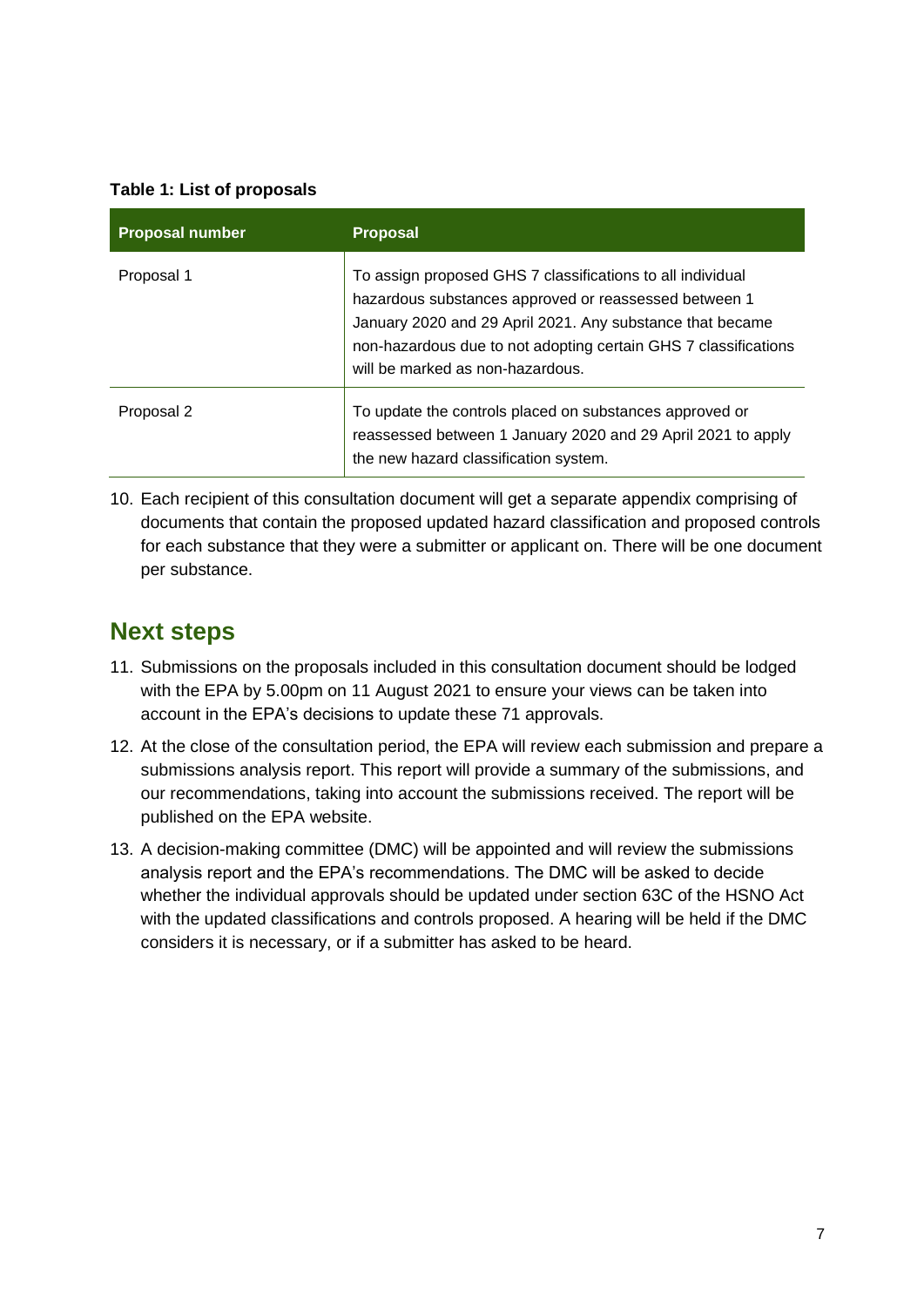## <span id="page-7-0"></span>**Introduction**

- 14. This consultation document seeks feedback on the EPA's proposals to undertake a modified reassessment of the 71 substances approved or reassessed between 1 January 2020 and 29 April 2021 to apply the new classification system.
- 15. This document has been sent to applicants and submitters of these 71 approvals, as well as the Ministry for the Environment, WorkSafe, and the Ministry for Primary Industries.

## <span id="page-7-1"></span>**Background**

- 16. Hazardous substances in New Zealand are managed under several pieces of legislation with one of the key ones being the Hazardous Substances and New Organisms Act 1996 (HSNO Act). The HSNO Act sets the criteria that defines a substance as hazardous and provides a framework to assign particular hazard classifications to those substances.
- 17. The hazard classification determines the nature and level of the controls that are placed on a substance to manage any risks associated with those hazards. Many of these controls are set under HSNO such as controls on importers and manufacturers at the top of the supply chain (e.g. labelling, safety data sheets, packaging controls), controls to protect the environment, controls on the disposal of hazardous substances and controls to protect people in non-workplaces. Most HSNO controls are set in EPA notices<sup>1</sup>.
- 18. Controls to manage the risks to people from hazardous substances used in the workplace, are set under the Health and Safety at Work Act 2015 (HSW Act), primarily in the HSW (Hazardous Substances) Regulations and HSW (Major Hazardous Facilities) Regulations.
- 19. On 30 April 2021, the EPA adopted a new hazard classification system based on the Globally Harmonized System of Classification and Labelling of Chemicals (GHS). The GHS is an internationally-agreed system developed by the UN to classify chemicals based on their physical, health and environmental hazards and to communicate their hazards through labels and safety data sheets. The GHS was first published in 2003 and has been revised every two years since then. The previous HSNO classification framework, implemented in 2001, was based on a pre-published version of GHS and has not been updated until now.
- 20. Updating the classification system necessitated many changes, including:
	- Issuing a new Hazard Classification Notice; and
	- Revoking the old Classification Notice and Minimum Degrees of Hazard Notice, and making consequential changes to six other EPA notices, via the Amendments and Revocation Notice; and

<sup>1</sup> [https://www.epa.govt.nz/industry-areas/hazardous-substances/rules-for-hazardous-substances/epa](https://www.epa.govt.nz/industry-areas/hazardous-substances/rules-for-hazardous-substances/epa-notices-for-hazardous-substances/)[notices-for-hazardous-substances/](https://www.epa.govt.nz/industry-areas/hazardous-substances/rules-for-hazardous-substances/epa-notices-for-hazardous-substances/)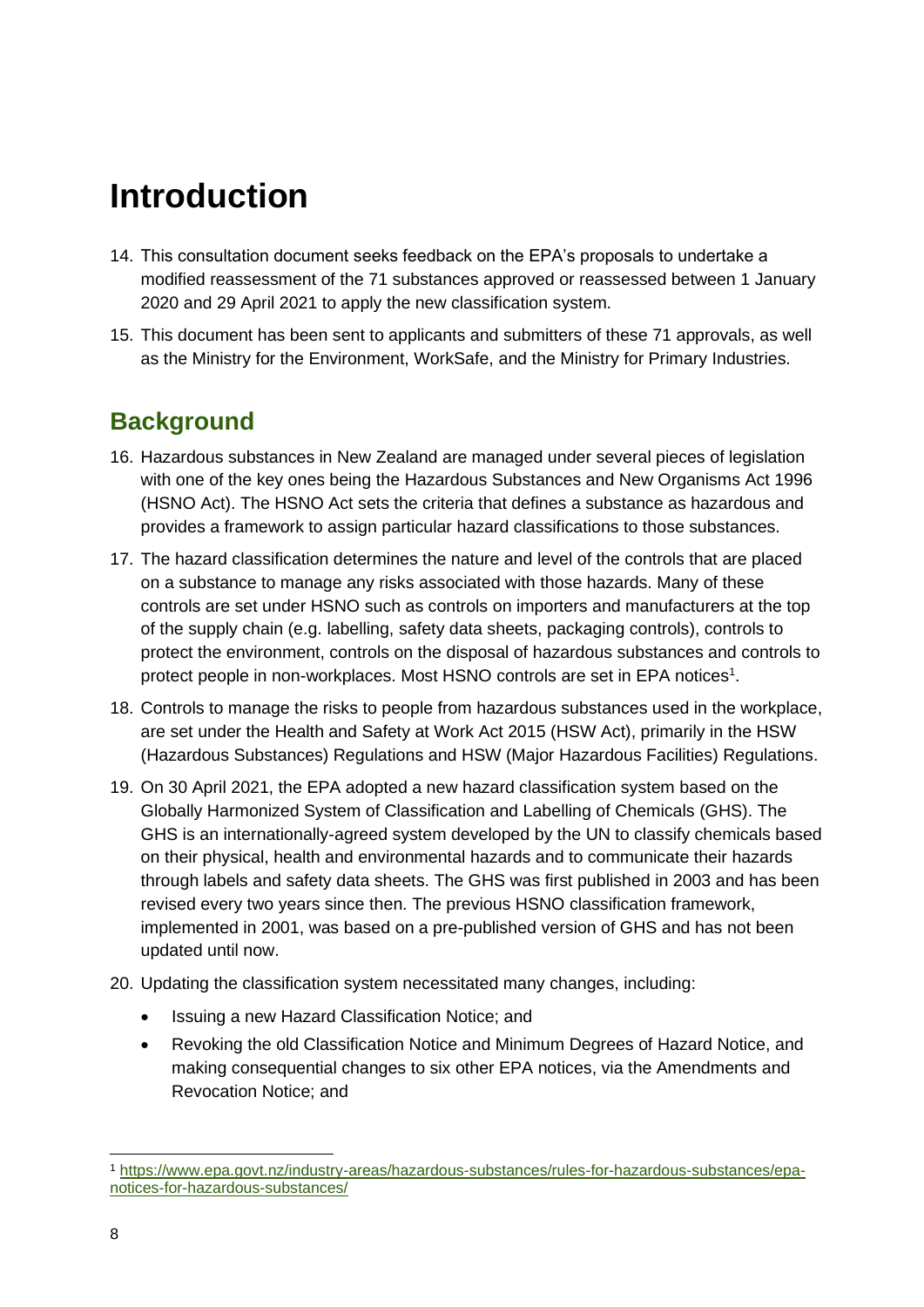- Issuing a new set of 208 group standards to replace references to the old HSNO alpha numeric classifications with GHS 7 classifications;
- Revoking 5,360 individual approvals that fit within the scope of a different approval or group standard;
- Reassessing 222 substances approved between 1 December 2017 and 1 January 2020 to apply the new classification system; and
- Reissuing 3,093 substances approved before 1 December 2017 to apply the new classification system, and to update their controls to bring them into line with the legislative reforms that came into effect on 1 December 2017.
- 21. There are 71 substances that were approved between 1 January 2020 and 29 April 2021 to be reassessed to apply the new hazard classification.

## <span id="page-8-0"></span>**This consultation document**

- 22. A consequence of adopting GHS 7 is that all hazardous substance approvals need to be updated to convert their existing HSNO classifications to GHS 7 classifications.
- 23. This consultation document seeks feedback on the EPA's proposals to undertake a modified reassessment of the 71 substances approved or reassessed between 1 January 2020 and 29 April 2021, to apply the new classification system.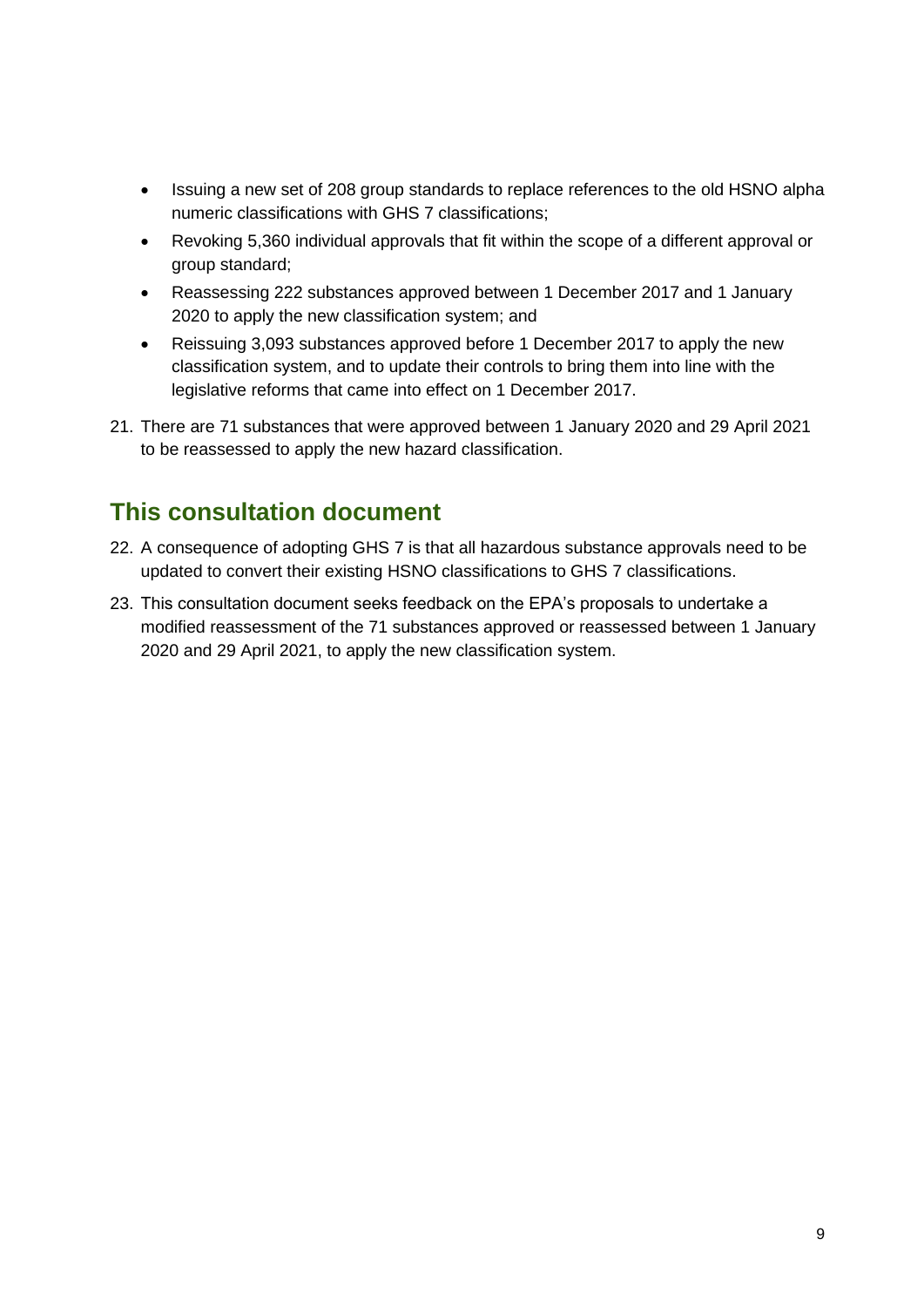## <span id="page-9-0"></span>**Updating HSNO approvals to apply GHS classifications**

- 25. As a consequence of adopting GHS 7, all EPA hazardous substance approvals need to be updated to convert their current HSNO classifications to GHS 7 classifications.
- 26. Approvals issued after 1 December 2017 were issued under the new health and safety regime, i.e. they needed to comply with the new EPA notices and HSW Hazardous Substances Regulations immediately upon their approval. However, they were classified according to the old HSNO classification system and therefore the approvals need to be updated to convert the HSNO classifications to GHS 7 classifications.
- 27. This consultation covers the 71 individual approvals that were approved or reassessed between 1 January 2020 and 29 April 2021.
- 28. The legal mechanism to assign GHS 7 classifications to substances approved or reassessed after 1 December 2017 is a modified reassessment as provided by section 63C of the HSNO Act. Section 63C(5) requires the EPA to:
	- do everything reasonably practicable on its part to consult with all persons who, in its opinion, may be affected by the reassessment; and
	- give those persons a reasonable opportunity to make submissions and comments to the Authority on the reassessment; and
	- consider all submissions and comments received.
- 29. The EPA has chosen to do a targeted consultation only to the applicant and submitters (where applicable) for these substances. Each applicant and submitter will only receive information on the approvals that they were the applicant for, or submitter on.
- 30. Any submissions received will be considered by a decision-making committee (DMC). The DMC is appointed for the purpose of assessing the approvals to be reassessed under section 63C, and is given the powers the EPA has under the HSNO Act to reach a decision on whether the approvals should be issued with the proposed classifications and controls.
- 31. As part of the decision-making process, the DMC will also decide whether a hearing will be held in relation to the reassessed approvals. This will depend on whether the DMC considers a hearing to be necessary or whether a submitter has asked to be heard in the matter.
- 32. The DMC will then consider all the information before it, taking into account the matters in section 63C, before making a determination.
- 33. A new approvals document will be issued for each reassessed approval. This document will provide the substance's new classification, and list all the HSNO controls that apply to that substance. It will also include the substance's HSNO approval number, which will remain unchanged. It will also refer to the relevant controls under the HSW (Hazardous Substances) Regulations.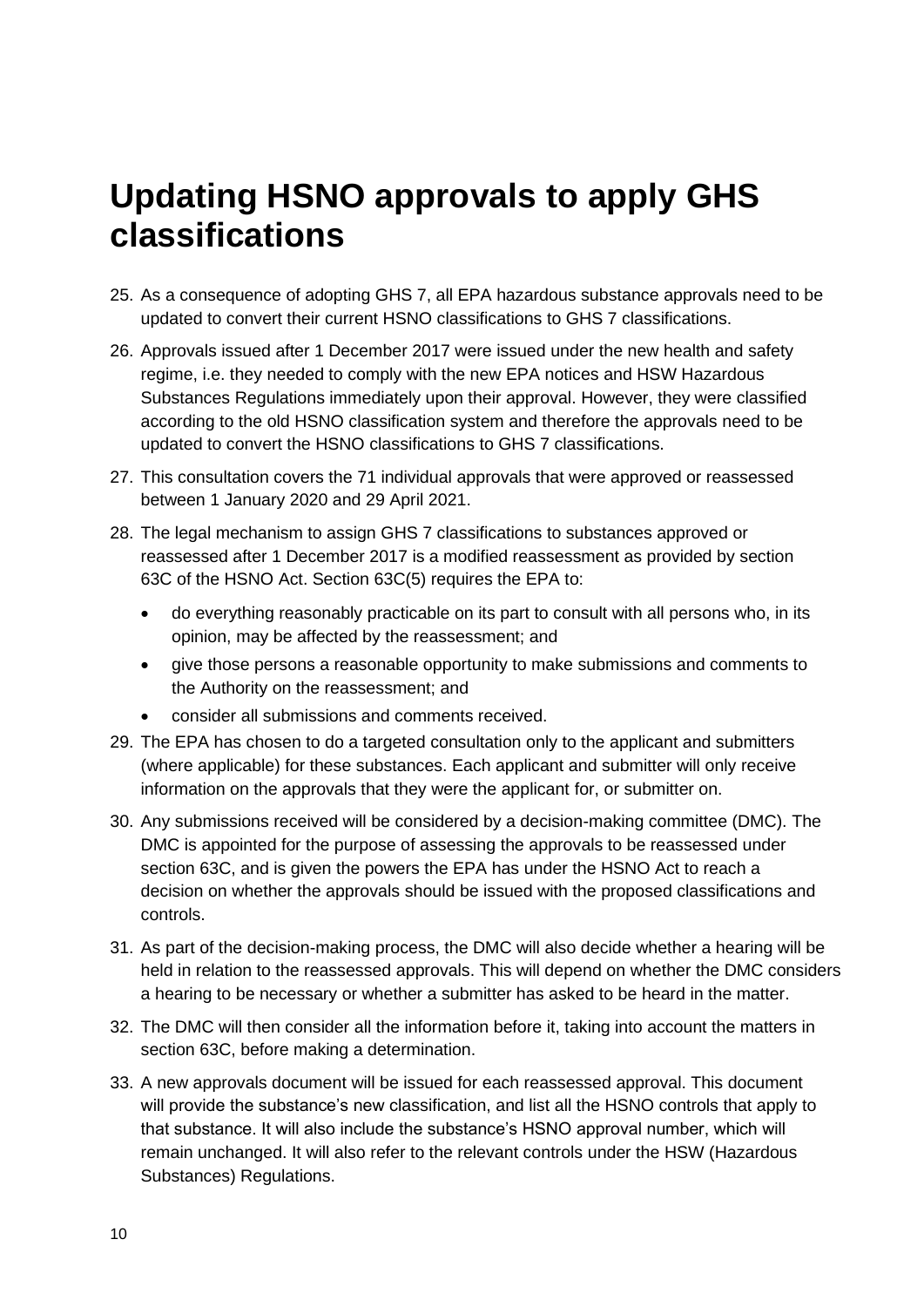## <span id="page-10-0"></span>**Proposals**

### <span id="page-10-1"></span>**Proposal 1 – Proposed GHS classifications for all individual approvals**

To assign proposed GHS 7 classifications to all individual hazardous substances approved or reassessed between 1 January 2020 and 29 April 2021. Any substance that became nonhazardous due to not adopting certain GHS 7 classifications will be marked as non-hazardous.

#### <span id="page-10-2"></span>**Background and rationale**

- 34. The previous HSNO hazard classification system was prescribed in the Minimum Degrees of Hazard Notice and Classification Notice. This framework was based on a pre-published version of GHS and comprises:
	- numbered classes indicating the intrinsic hazardous property of a substance
	- numbered subclasses indicating the type of hazard within that class of hazardous property
	- lettered categories indicating the degree of hazard of a substance.
- 35. The previous HSNO alpha-numeric numbering system has now been discontinued and all individual hazardous substance approvals need to be updated to convert their old HSNO classifications to the new GHS 7 classifications.
- 36. We have not adopted certain GHS classifications, notably acute toxicity Category 5, skin irritation Category 3, and aquatic toxicity acute Category 2 and Category 3. As a result, some substances have lost classification(s) and one has become non-hazardous.
- 37. In addition, the new terrestrial ecotoxicity hazard classifications have only been applied to agrichemicals, and active ingredients of certain agrichemicals. Some substances may also have "lost" one or more of their old HSNO classifications for this reason also.

#### <span id="page-10-3"></span>**Process to map HSNO to GHS classifications**

- 38. A correlation table showing the relationship between the previous HSNO classifications and GHS 7 classifications, is provided in Appendix 2.
- 39. As the correlation table shows, the majority of HSNO classifications have a direct 1:1 correlation with GHS 7 classifications. Assigning GHS 7 classifications in most cases was therefore straightforward.
- 40. However, there are a few classifications where there is not a direct 1:1 correlation between the previous HSNO classification system and GHS 7. These are listed in Table 2 below, along with our approach for assigning GHS 7 classifications in these cases. Note that not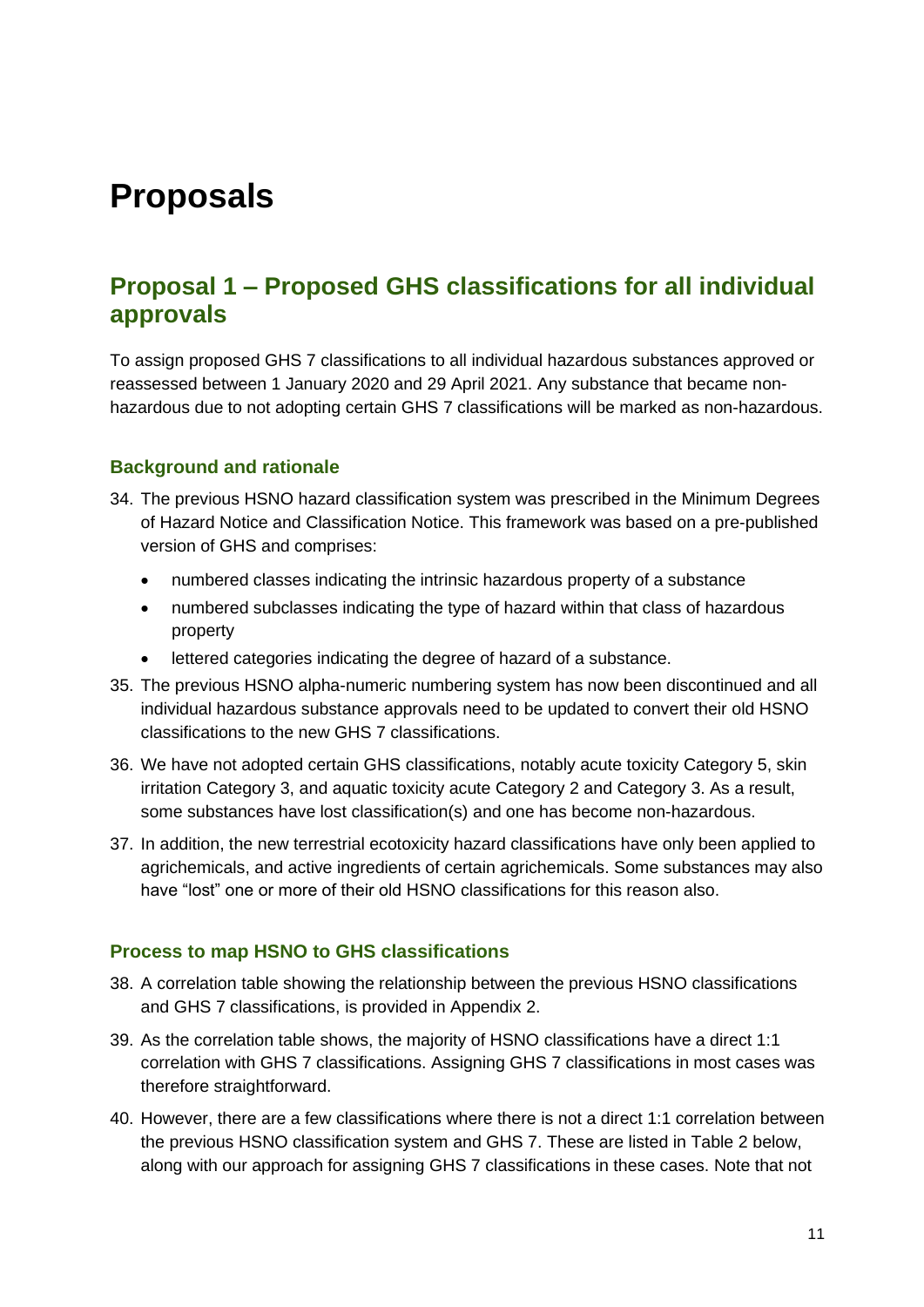all of the classifications listed in this table are present in the substances you have been asked to make a submission on.

- 41. In addition, a few classifications exist in GHS that do not have a corresponding classification in the previous HSNO classification system. None of these classifications are relevant to the substances covered by this consultation but are listed below for completeness:
	- unstable explosives
	- non-flammable aerosols
	- gases under pressure.

| <b>HSNO classification</b>                        | <b>GHS classification</b>                                                                                                                                                                                                                                                                                                                                                                                                                                                                                                                                                                                                                                                                                                         |
|---------------------------------------------------|-----------------------------------------------------------------------------------------------------------------------------------------------------------------------------------------------------------------------------------------------------------------------------------------------------------------------------------------------------------------------------------------------------------------------------------------------------------------------------------------------------------------------------------------------------------------------------------------------------------------------------------------------------------------------------------------------------------------------------------|
| Acute toxicity (subclass 6.1)                     | The HSNO classifications for acute toxicity directly correlates to the<br>GHS classifications for acute toxicity, i.e.:                                                                                                                                                                                                                                                                                                                                                                                                                                                                                                                                                                                                           |
|                                                   | HSNO 6.1A maps to GHS acute toxicity Category 1<br>$\bullet$<br>HSNO 6.1B maps to GHS acute toxicity Category 2<br>$\bullet$<br>HSNO 6.1C maps to GHS acute toxicity Category 3<br>$\bullet$<br>HSNO 6.1D maps to GHS acute toxicity Category 4.<br>$\bullet$<br>However, the GHS assigns a separate classification for each<br>exposure route. Supporting information that was used in the original<br>classification of substances was reviewed to determine the<br>appropriate exposure route(s), and whether a 6.1E substance should<br>be classified as an aspiration hazard or specific target organ toxicity<br>- Category 3.                                                                                              |
| Specific target organ toxicity<br>(sub-class 6.9) | The two HSNO classifications for target organ toxicity (6.9A and<br>6.9B) directly correlate to the two GHS classifications for specific<br>organ target toxicity (STOT Category A and Category B) i.e. HSNO<br>6.9A maps to GHS Category 1 and HSNO 6.9B maps to GHS<br>Category 2.<br>However, the HSNO 6.9 classification does not have separate<br>categories for repeated exposure or single exposure.<br>The majority of 6.9 classifications were based on repeated exposure.<br>The default position was therefore to assign STOT-repeated<br>exposure (either Category 1 or 2 as relevant). If existing data were<br>available to indicate a STOT single exposure was relevant, this<br>classification was also assigned. |

#### **Table 2: List of classifications that do not have a 1:1 HSNO:GHS correlation**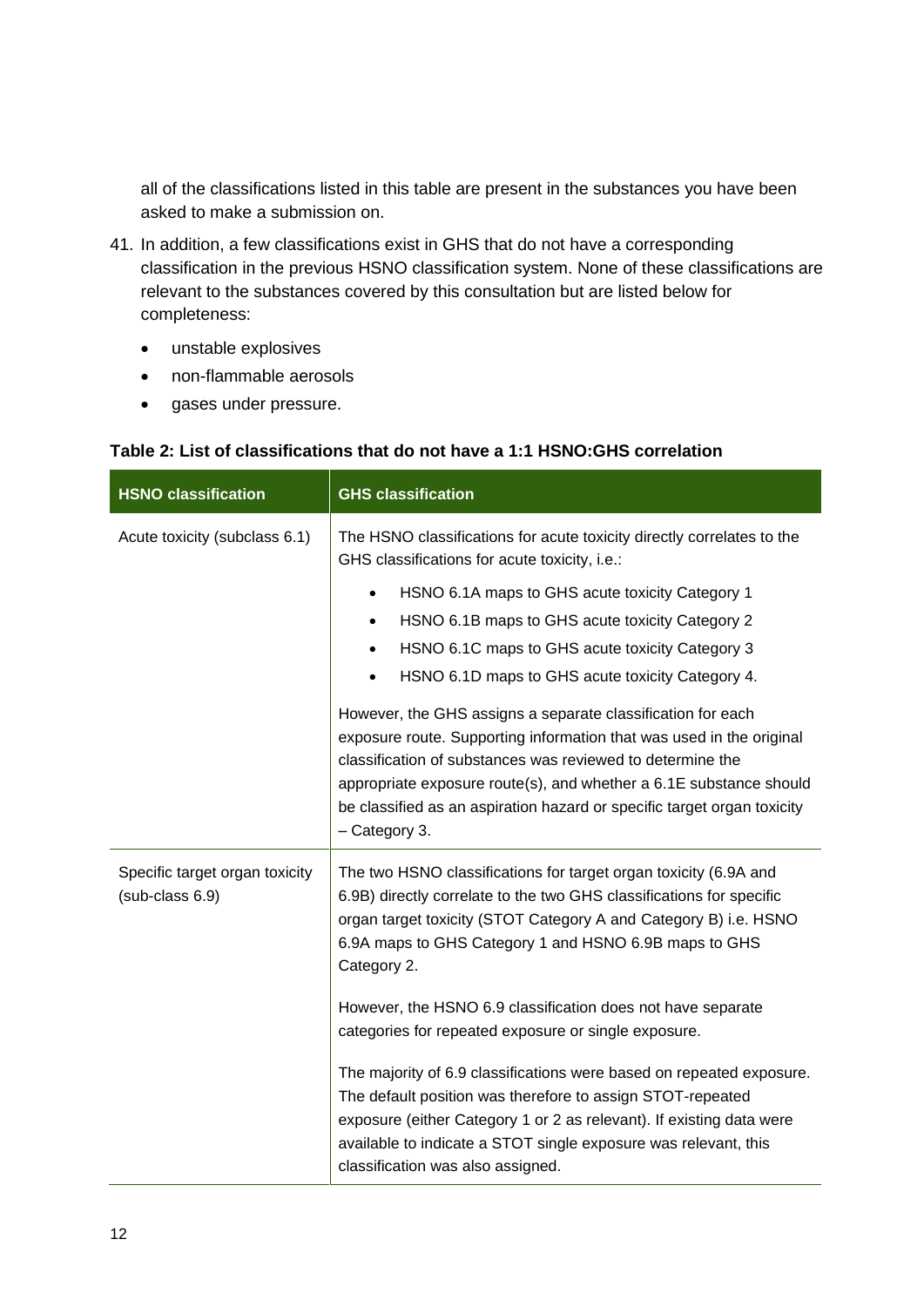| <b>HSNO classification</b>                                 | <b>GHS classification</b>                                                                                                                                                                                                                                             |  |
|------------------------------------------------------------|-----------------------------------------------------------------------------------------------------------------------------------------------------------------------------------------------------------------------------------------------------------------------|--|
| Aquatic ecotoxicity (sub-<br>class $9.1$ )                 | There are some differences in the way aquatic ecotoxicity<br>classifications are assigned under GHS compared to the old HSNO<br>classification system.                                                                                                                |  |
|                                                            | Where necessary, supporting information relating to acute and<br>chronic toxicity data, bioaccumulation and degradability was used to<br>convert subclass 9.1 classifications into GHS classifications for acute<br>and chronic aquatic ecotoxicity.                  |  |
| Terrestrial ecotoxicity (sub-<br>classes 9.2, 9.3 and 9.4) | Substances that meet the definition of "agrichemical" in the new<br>Hazard Classification Notice that are currently classified in<br>subclasses 9.2, 9.3, and 9.4 classifications were assigned the<br>following terrestrial ecotoxicity classifications as relevant: |  |
|                                                            | hazardous to soil organisms                                                                                                                                                                                                                                           |  |
|                                                            | hazardous to terrestrial vertebrates                                                                                                                                                                                                                                  |  |
|                                                            | hazardous to terrestrial invertebrates.                                                                                                                                                                                                                               |  |

- 42. GHS 7 classifications were assigned to substances as relevant using an automated process that applied a series of rules based on the substance's existing HSNO classifications, the correlation table and classification criteria from both classification systems. Where necessary, we also took into account the relevant available information in the EPA hazard classification database for each substance.
- 43. The outputs from the automated process were reviewed by a subject matter expert focusing on classifications that were not 1:1. These were then further reviewed by a member of the EPA GHS project team.
- <span id="page-12-0"></span>44. Importantly, no new data or information was sought or assessed in determining the GHS 7 classifications<sup>2</sup>. Any changes to the hazard classification of a substance beyond those necessary to implement the GHS 7 classification system, are outside the scope of this reassessment. Any such changes would require a subsequent reassessment under the HSNO Act.

<sup>2</sup> Other than for desensitised explosives and flammable gases.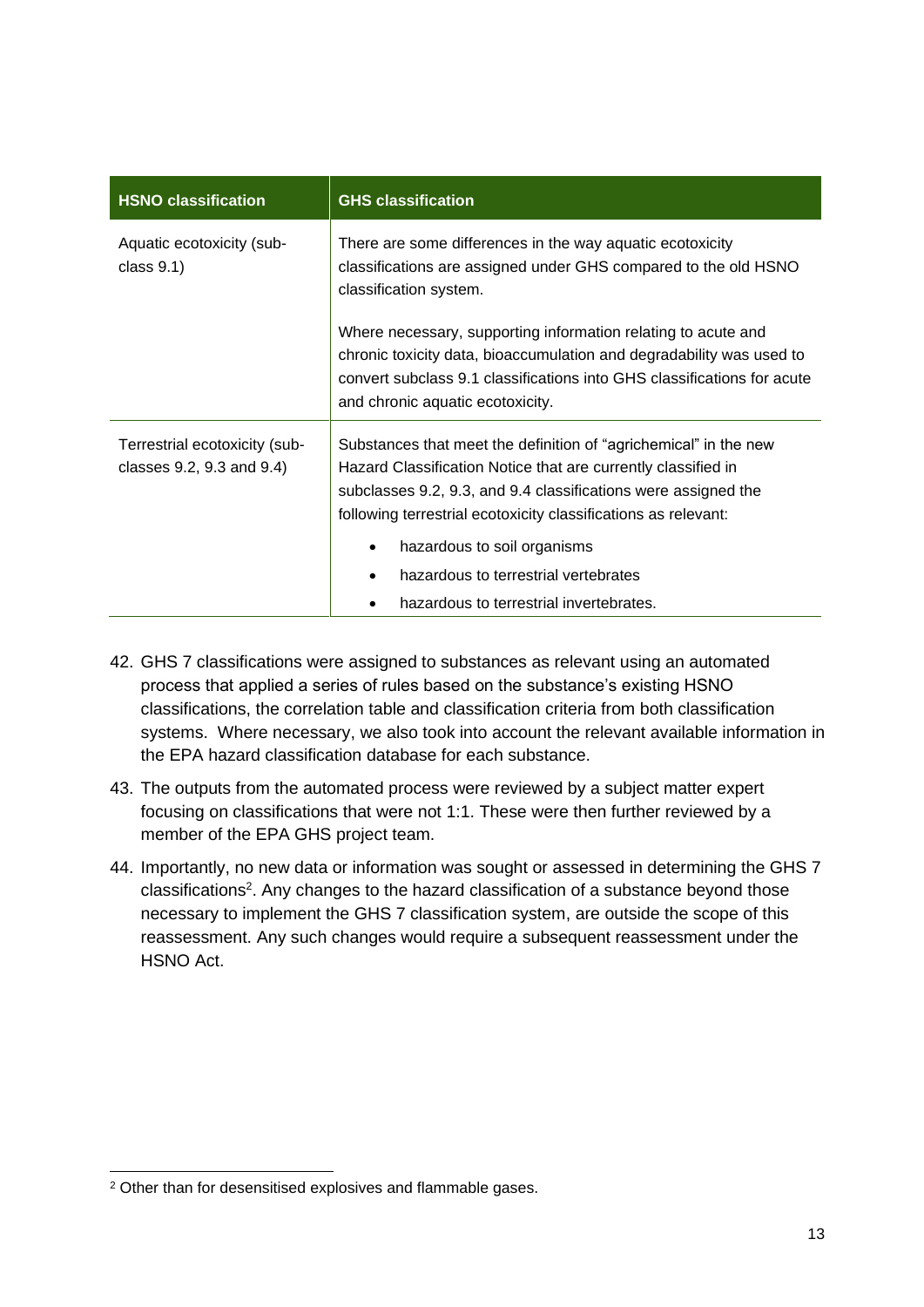#### **List of proposed updated classifications**

- 45. Proposed classifications have been assigned to all individual approvals and will become the legal classification at the end of this reassessment.
- 46. The proposed classifications for all individual approvals are provided as an appendix of separate documents to this consultation. Each appendix will be tailored to only have the individual approvals that you are the applicant for, or submitter on.

#### **Question 1:**

#### **Do you have any comments regarding any proposed updated classification assigned to any individual hazardous substance approval?**

Please note that we are only seeking comments on the accuracy of the mapping of existing HSNO classifications to updated classifications. Evaluation of new data that may change the existing HSNO hazard classification of a substance is outside the scope of this reassessment.

If you have any comments on any proposed updated classification, please provide the name and approval number of the relevant substance(s) and describe your comments in detail.

## <span id="page-13-0"></span>**Proposal 2 – Control mapping**

<span id="page-13-1"></span>To update the controls placed on substances to apply the new hazard classification system.

#### **Background and rationale**

- 47. The substances that are part of this reassessment have all been assessed or reassessed after January 2020, and therefore the controls on them already take into account the HSW (Hazardous Substances) Regulations and the suite of EPA notices.
- 48. This reassessment is a modified reassessment that focuses on updating substances' existing hazard classifications to GHS 7 classifications. There may be a change to the default controls assigned to a substance due to the change in the hazard classifications. No substantial changes to additional controls were made, although minor amendments were made to a small number of approvals. These minor amendments were typically of the following nature:
	- changes to control wording to improve consistency with the way the same control was worded in re-issued approvals, e.g. for seed treatments and antifouling paints.
	- deletion of redundant additional controls where they duplicated an existing default requirement in the EPA Notices or HSW (Hazardous Substances) Regulations.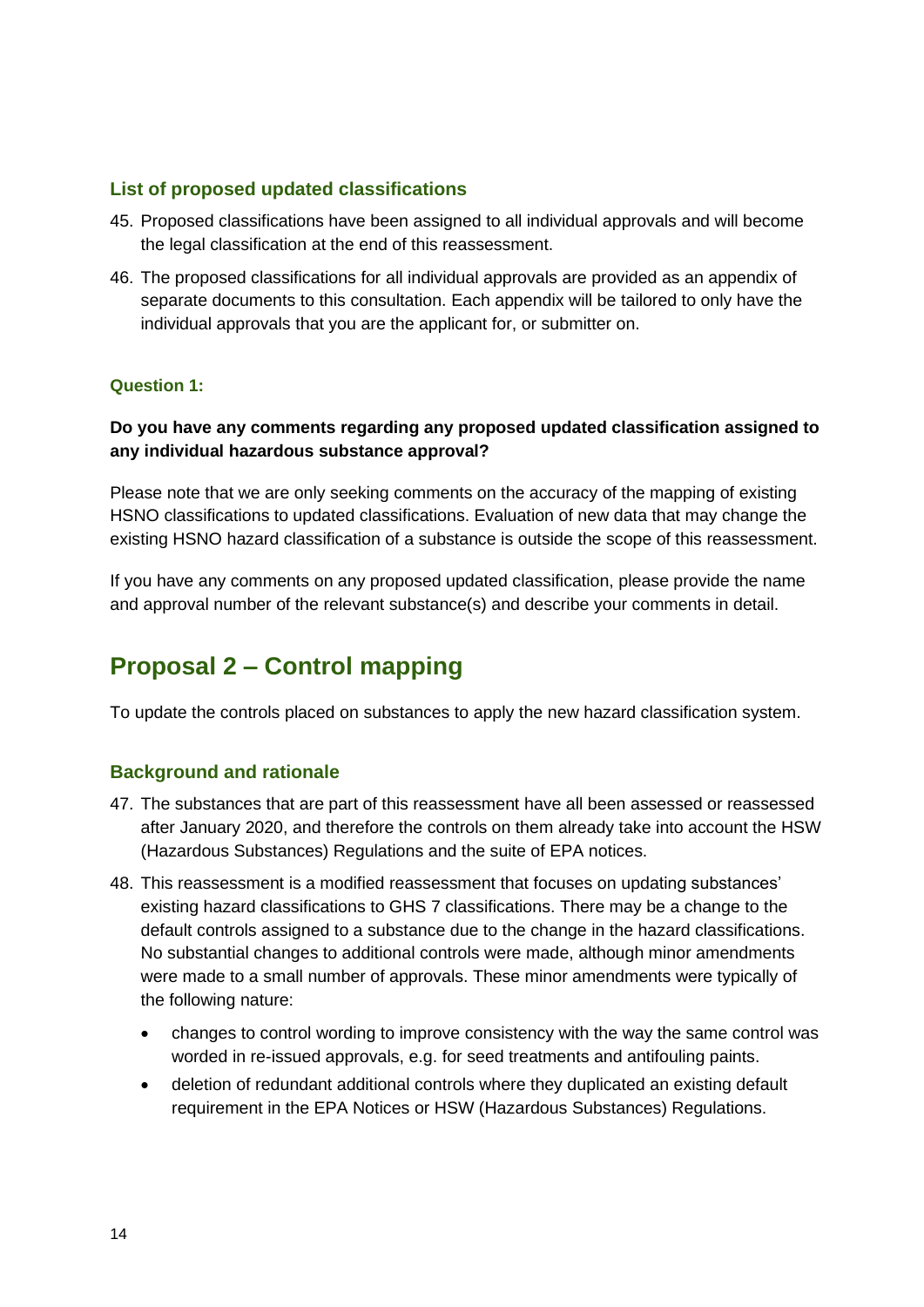#### <span id="page-14-0"></span>**List of proposed controls**

- 49. A new set of proposed controls has been assigned to individual approvals that will become the legal controls at the end of this reassessment. These controls are provided for substances that you either submitted on or were the applicant for, and has been provided as a separate appendix to this consultation.
- 50. We are requesting your feedback on these proposed controls, especially where there has been a change from the controls assigned when the substance was originally approved. We are especially interested in whether you believe there has been a change in the intent of the original controls, including whether you would have to do anything different under the new proposed controls other than what is required as a result of implementing the new hazard classification system. Note that under the scope of this reassessment, we cannot change the scope or intent of the original controls.
- 51. The original set of controls was extracted electronically from our internal hazardous substance database, and was manually cross checked against the original approval to ensure consistency between the original approval and the new approval documents.
- 52. Note that the list of controls now refers to the relevant Part of the HSW (Hazardous Substances) Regulations that applies, rather than referring to the individual regulations. This does not change the requirements of the substance under the HSW (Hazardous Substances) Regulations, they are just listed at a higher level, and as before, are listed for information only.

#### **Question 2:**

#### **Do you have any comments regarding any proposed change to the controls assigned to any individual hazardous substance approval?**

Please note that we are only seeking comments on the accuracy of the mapping of controls needed to apply the new classification system. Changing the intent of existing controls of a substance, is outside the scope of this reassessment.

If you have any comments on any proposed controls, please provide the name and approval number of the relevant substance(s) and describe your comments in detail.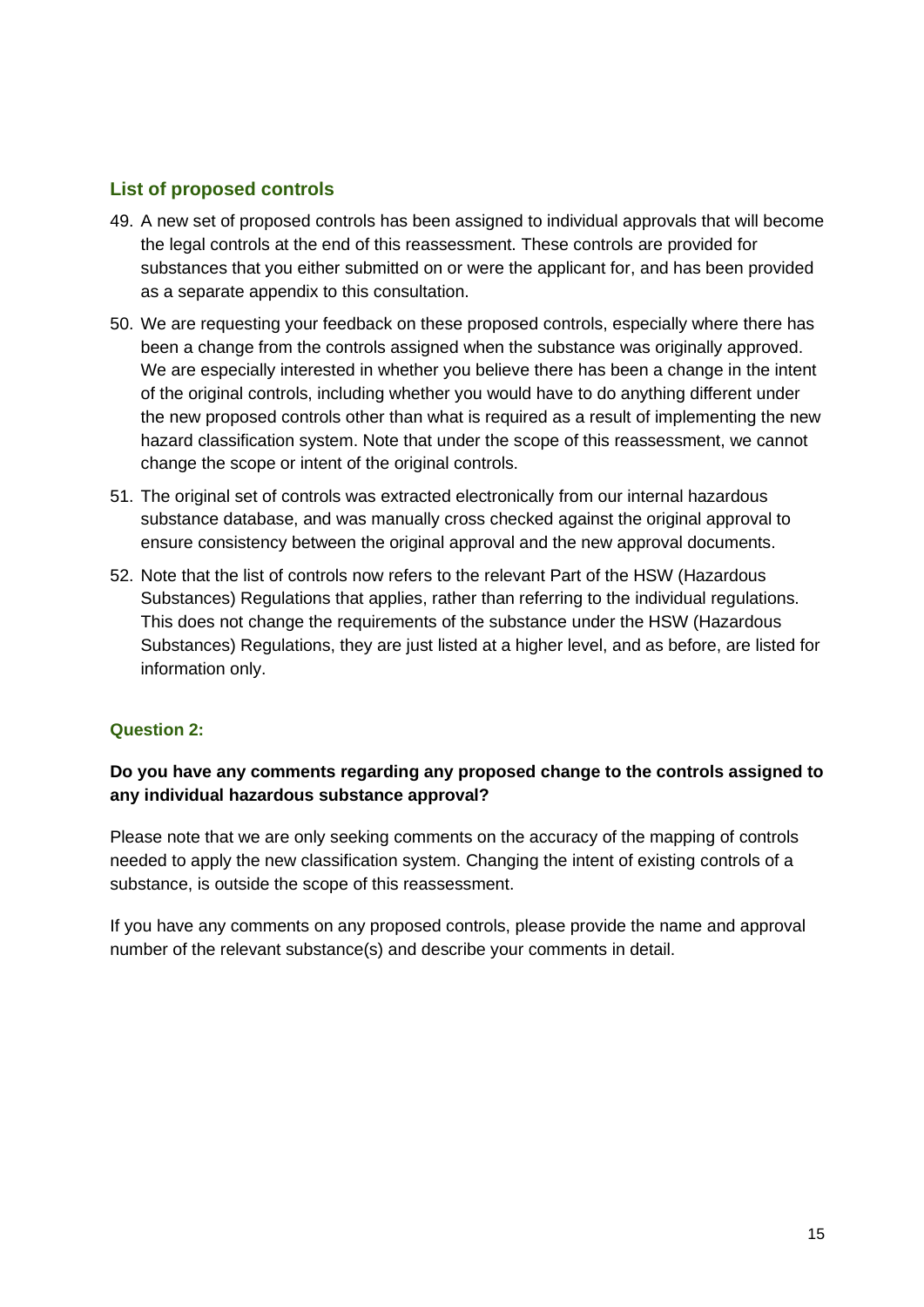## <span id="page-15-0"></span>**Responding to this docum**e**nt**

- 53. The EPA is seeking your feedback on the specific proposals 1 and 2 (Table 1, page 7) presented in this consultation document. Your contribution to this consultation is important as it will enable the EPA to make more informed decisions on the proposals in this consultation document.
- 54. This consultation document will be available for public comment until 5.00pm, 11 August 2021.
- 55. You can make a submission using the enclosed submission form, which includes the questions asked throughout this consultation document.

### <span id="page-15-1"></span>**Hearing**

56. If you have made a submission, you are able to indicate in your submission if you wish to be heard at a hearing. A hearing will be held if the DMC considers it is necessary or if a person had asked to be heard.

### <span id="page-15-2"></span>**Posting and release of information**

57. A copy of your full submission will be published on the EPA website at [www.epa.govt.nz](http://www.epa.govt.nz/). Other than your name, your contact information will not be published on the EPA website.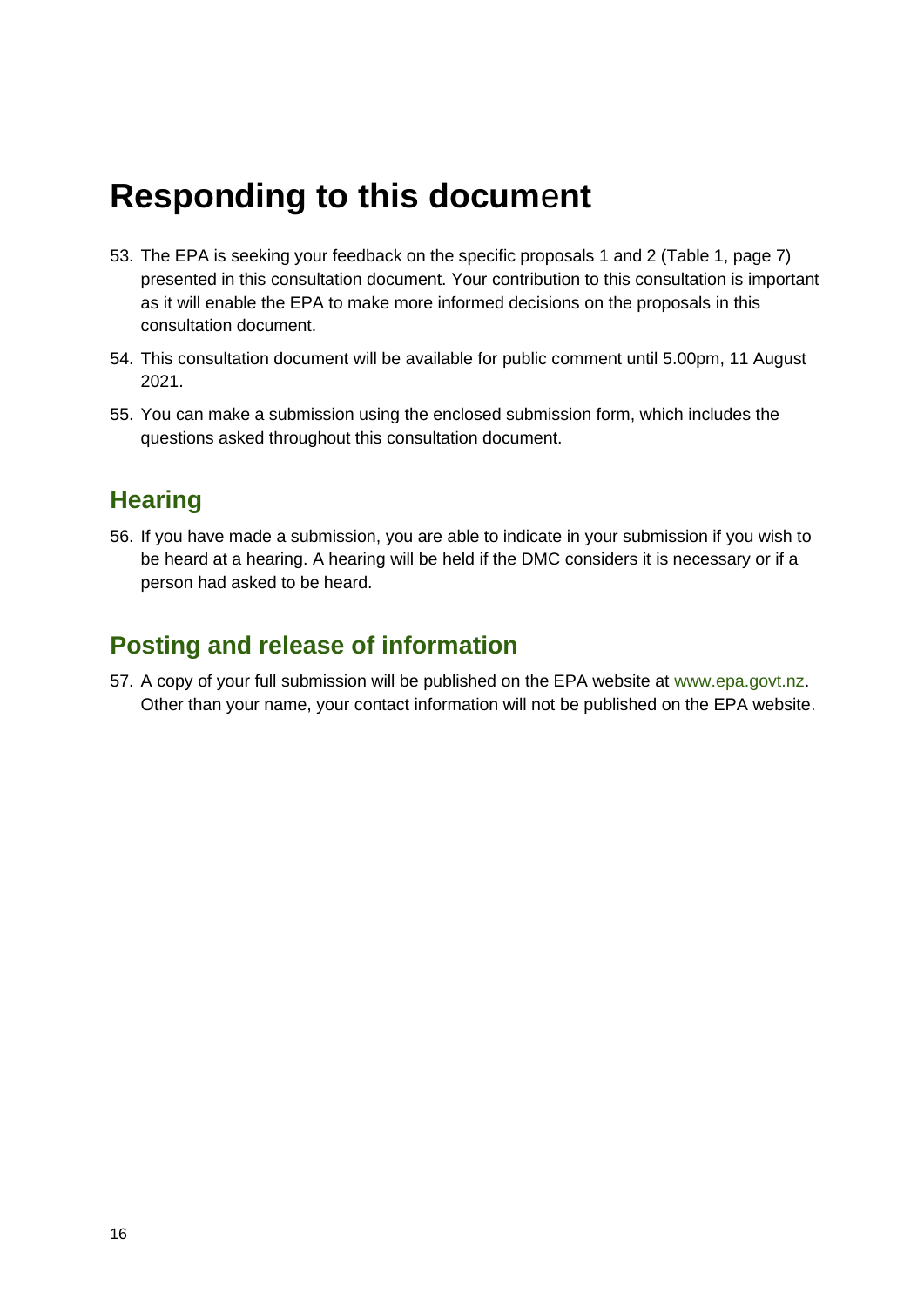## <span id="page-16-0"></span>**Appendix 1 – Glossary of terms**

**Agrichemical** means a substance used or intended for use in the direct management of plants and animals, or to be applied to the land, place, or water on or in which the plants and animals are managed, for the purposes of —

- managing or eradicating pests, including vertebrate pests; or
- maintaining, promoting, or regulating plant or animal health, productivity, performance or reproduction; or
- enhancing the effectiveness of an agrichemical used for the treatment of plants or animals; or
- mitigating environmental, sustainability, or climate change impacts; and

for the avoidance of doubt:

- includes any veterinary medicine, pesticide adjuvant, fertiliser, plant growth regulator, fumigant or domestic pesticide, and
- excludes any timber treatment chemical, antisapstain chemical and antifouling paint.

**DMC** means a HSNO decision-making committee

**GHS** means the Globally Harmonised System of Classification and Labelling of Chemicals, Seventh revised edition, 2017, published by the United Nations

**HSNO Act** means the Hazardous Substances and New Organisms Act 1996

**HSW Act** means the Health and Safety at Work Act 2015

**HSW (Hazardous Substances) Regulations** means the Health and Safety at Work (Hazardous Substances) Regulations 2017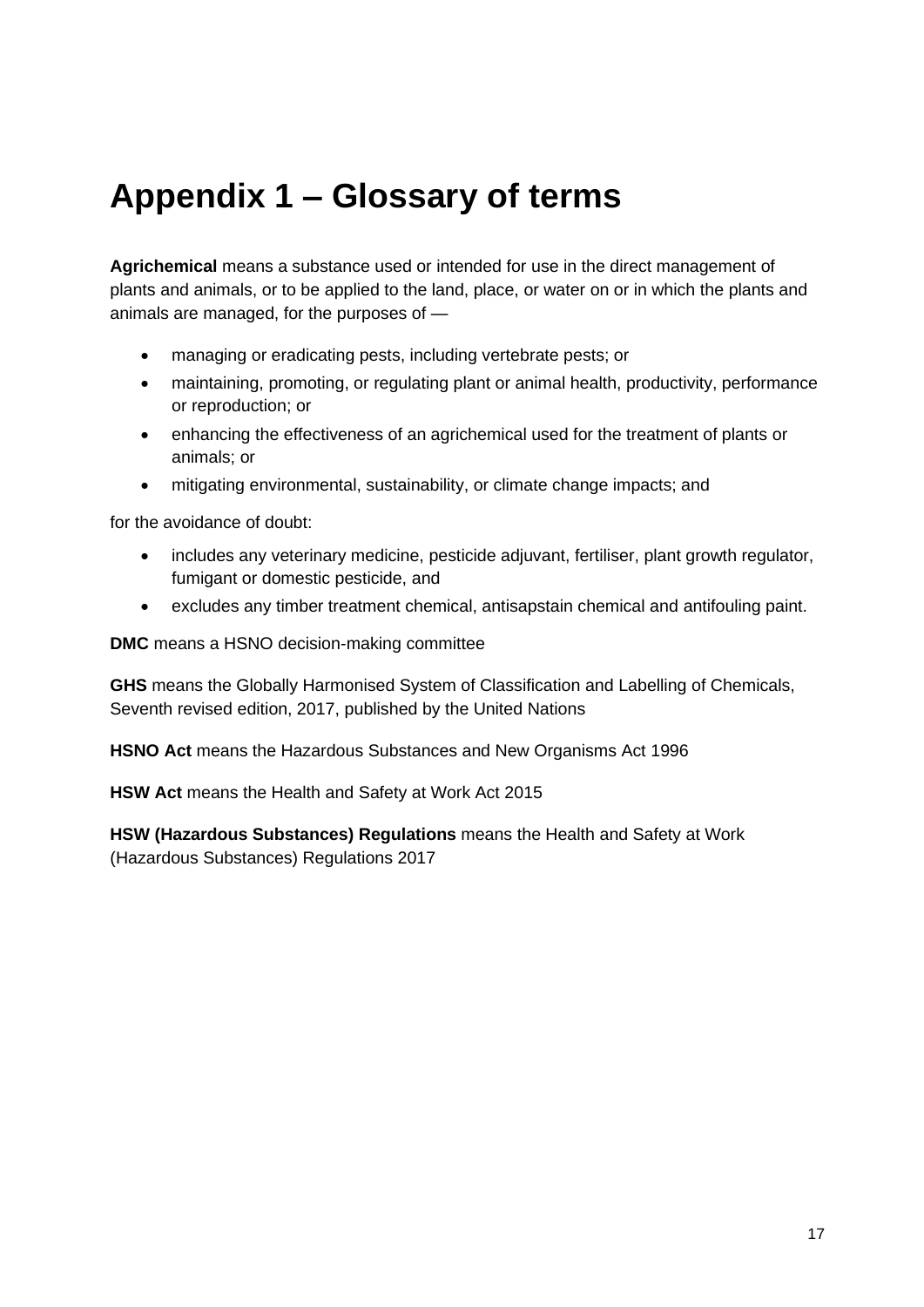## <span id="page-17-0"></span>**Appendix 2 – Correlation table between HSNO classification and GHS 7 classification**

#### **Physical hazards**

| Pre-2021 HSNO classification       | <b>Equivalent classification</b>                                                                                                                                                                                                                        |
|------------------------------------|---------------------------------------------------------------------------------------------------------------------------------------------------------------------------------------------------------------------------------------------------------|
| <b>Explosives (class 1)</b>        |                                                                                                                                                                                                                                                         |
|                                    | unstable explosive                                                                                                                                                                                                                                      |
| 1.1 (A, B, C, D, E, F, G, J, L)    | 1.1 (A, B, C, D, E, F, G, J, L)                                                                                                                                                                                                                         |
| 1.2 (B, C, D, E, F, G, H, J, K, L) | 1.2 (B, C, D, E, F, G, H, J, K, L)                                                                                                                                                                                                                      |
| 1.3 (C, F, G, H, J, K, L)          | 1.3 (C, F, G, H, J, K, L)                                                                                                                                                                                                                               |
| 1.4 (B, C, D, E, F, G, S)          | 1.4 (B, C, D, E, F, G, S)                                                                                                                                                                                                                               |
| 1.5D                               | 1.5D                                                                                                                                                                                                                                                    |
| 1.6N                               | 1.6N                                                                                                                                                                                                                                                    |
| <b>Flammable gases</b>             |                                                                                                                                                                                                                                                         |
| 2.1.1A                             | flammable gas Category 1A                                                                                                                                                                                                                               |
|                                    | flammable gas Category 1A pyrophoric gas<br>flammable gas Category 1A chemically<br>$\bullet$<br>unstable gas A<br>flammable gas Category 1A chemically<br>unstable gas B<br>flammable gas Category 1B<br>Note: Some flammable gases Category 1A may be |

|        | unstable.                  |
|--------|----------------------------|
| 2.1.1B | I flammable gas Category 2 |
|        |                            |

*additionally classified as pyrophoric and/or chemically* 

#### **Aerosols**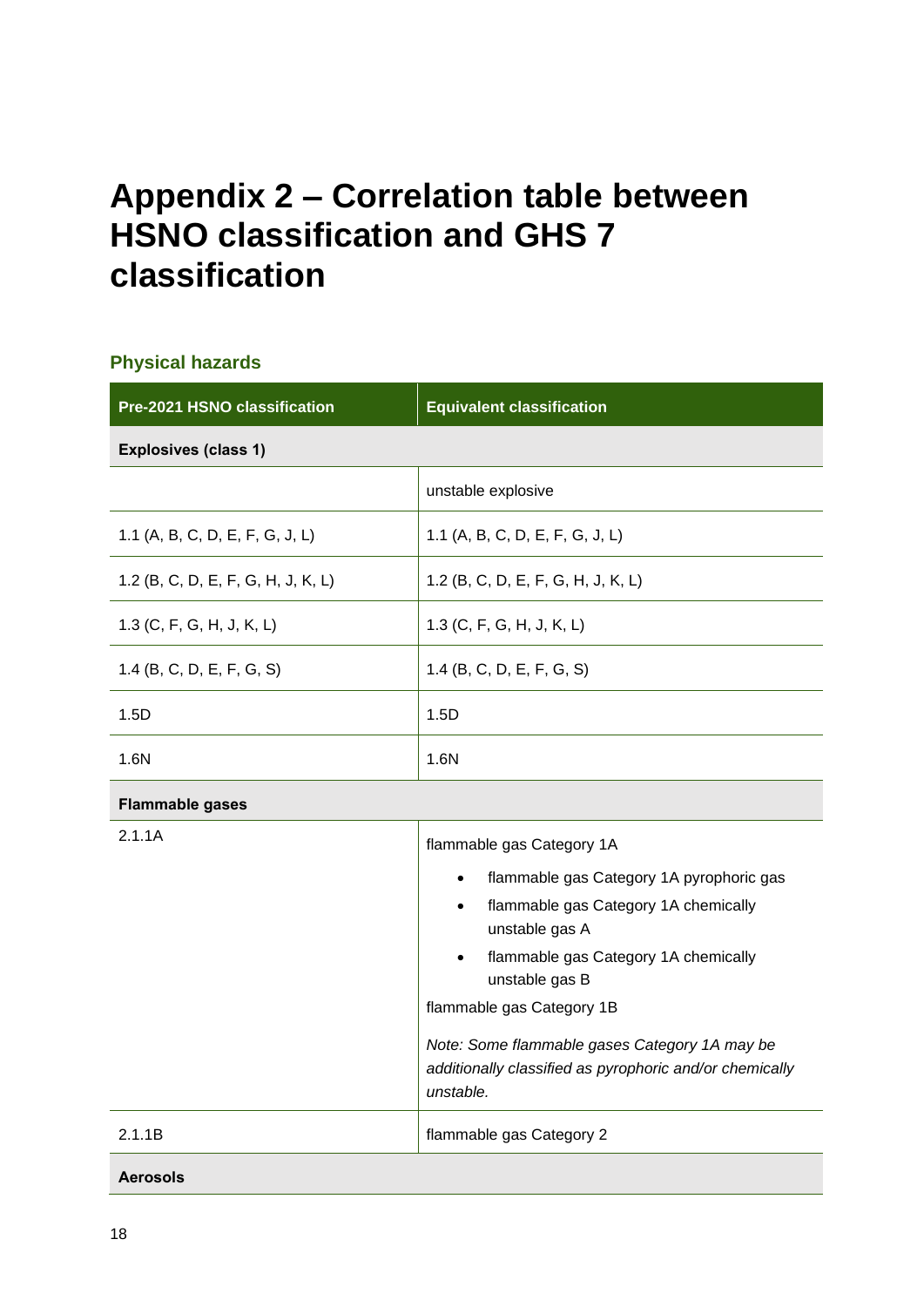| 2.1.2A (flammable aerosol)            | aerosol Category 1                           |  |
|---------------------------------------|----------------------------------------------|--|
|                                       | aerosol Category 2                           |  |
|                                       | aerosol Category 3                           |  |
| <b>Gases under pressure</b>           |                                              |  |
|                                       | compressed gas                               |  |
|                                       | liquefied gas                                |  |
|                                       | refrigerated liquefied gas                   |  |
|                                       | dissolved gas                                |  |
| <b>Flammable liquids</b>              |                                              |  |
| 3.1A                                  | flammable liquids Category 1                 |  |
| 3.1B                                  | flammable liquids Category 2                 |  |
| 3.1C                                  | flammable liquids Category 3                 |  |
| 3.1D                                  | flammable liquids Category 4                 |  |
| <b>Desensitised explosives</b>        |                                              |  |
| 3.2A (liquid) and 4.1.3A (solid)      | desensitised explosive Category 1            |  |
| 3.2B (liquid) and 4.1.3B (solid)      | desensitised explosive Category 2            |  |
| 3.2C (liquid) and 4.1.3C (solid)      | desensitised explosive Category 3            |  |
|                                       | desensitised explosive Category 4            |  |
| <b>Flammable solids</b>               |                                              |  |
| 4.1.1A                                | flammable solids Category 1                  |  |
| 4.1.1B                                | flammable solids Category 2                  |  |
| Self-reactive substances and mixtures |                                              |  |
| 4.1.2A                                | self-reactive substances and mixtures Type A |  |
| 4.1.2B                                | self-reactive substances and mixtures Type B |  |
| 4.1.2C                                | self-reactive substances and mixtures Type C |  |
| 4.1.2D                                | self-reactive substances and mixtures Type D |  |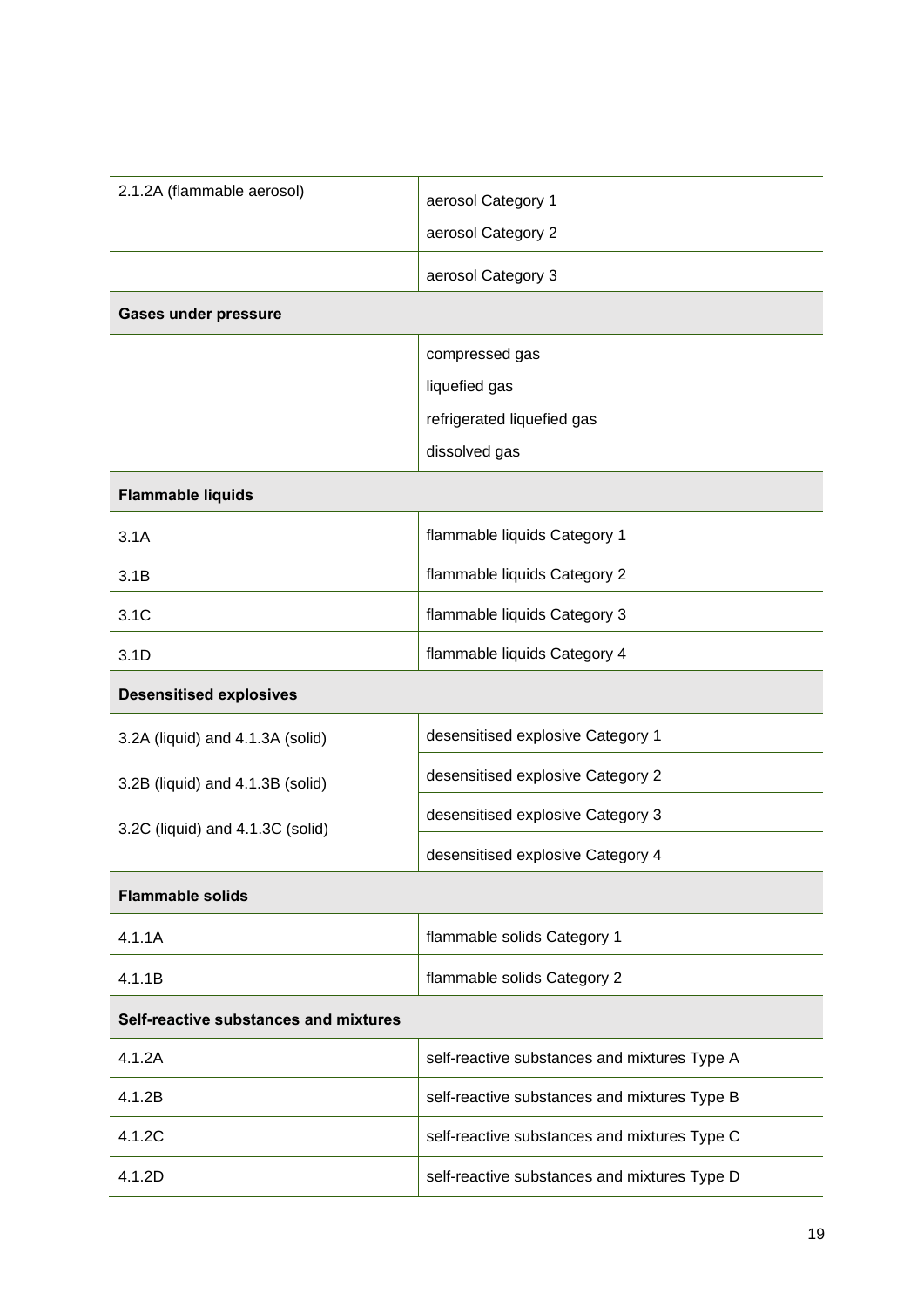| 4.1.2E                                                                      | self-reactive substances and mixtures Type E                                             |  |
|-----------------------------------------------------------------------------|------------------------------------------------------------------------------------------|--|
| 4.1.2F                                                                      | self-reactive substances and mixtures Type F                                             |  |
| 4.1.2G                                                                      | self-reactive substances and mixtures Type G                                             |  |
| Pyrophoric liquids, pyrophoric solids, self-heating substances and mixtures |                                                                                          |  |
| 4.2A                                                                        | pyrophoric liquids Category 1, or                                                        |  |
|                                                                             | pyrophoric solids Category 1                                                             |  |
| 4.2B                                                                        | self-heating substances and mixtures Category 1                                          |  |
| 4.2C                                                                        | self-heating substances and mixtures Category 2                                          |  |
| Substances and mixtures which, in contact with water, emit flammable gases  |                                                                                          |  |
| 4.3A                                                                        | substances and mixtures which, in contact with water,<br>emit flammable gases Category 1 |  |
| 4.3B                                                                        | substances and mixtures which, in contact with water,<br>emit flammable gases Category 2 |  |
| 4.3C                                                                        | substances and mixtures which, in contact with water,<br>emit flammable gases Category 3 |  |
| Oxidising substances that are liquids or solids                             |                                                                                          |  |
| 5.1.1A                                                                      | oxidising liquids Category 1, or                                                         |  |
|                                                                             | oxidising solids Category 1                                                              |  |
| 5.1.1B                                                                      | oxidising liquids Category 2, or                                                         |  |
|                                                                             | oxidising solids Category 2                                                              |  |
| 5.1.1C                                                                      | oxidising liquids Category 3, or                                                         |  |
|                                                                             | oxidising solids Category 3                                                              |  |
| <b>Oxidising gases</b>                                                      |                                                                                          |  |
| 5.1.2A                                                                      | oxidising gases Category 1                                                               |  |
| <b>Organic peroxides</b>                                                    |                                                                                          |  |
| 5.2A                                                                        | organic peroxide Type A                                                                  |  |
| 5.2B                                                                        | organic peroxide Type B                                                                  |  |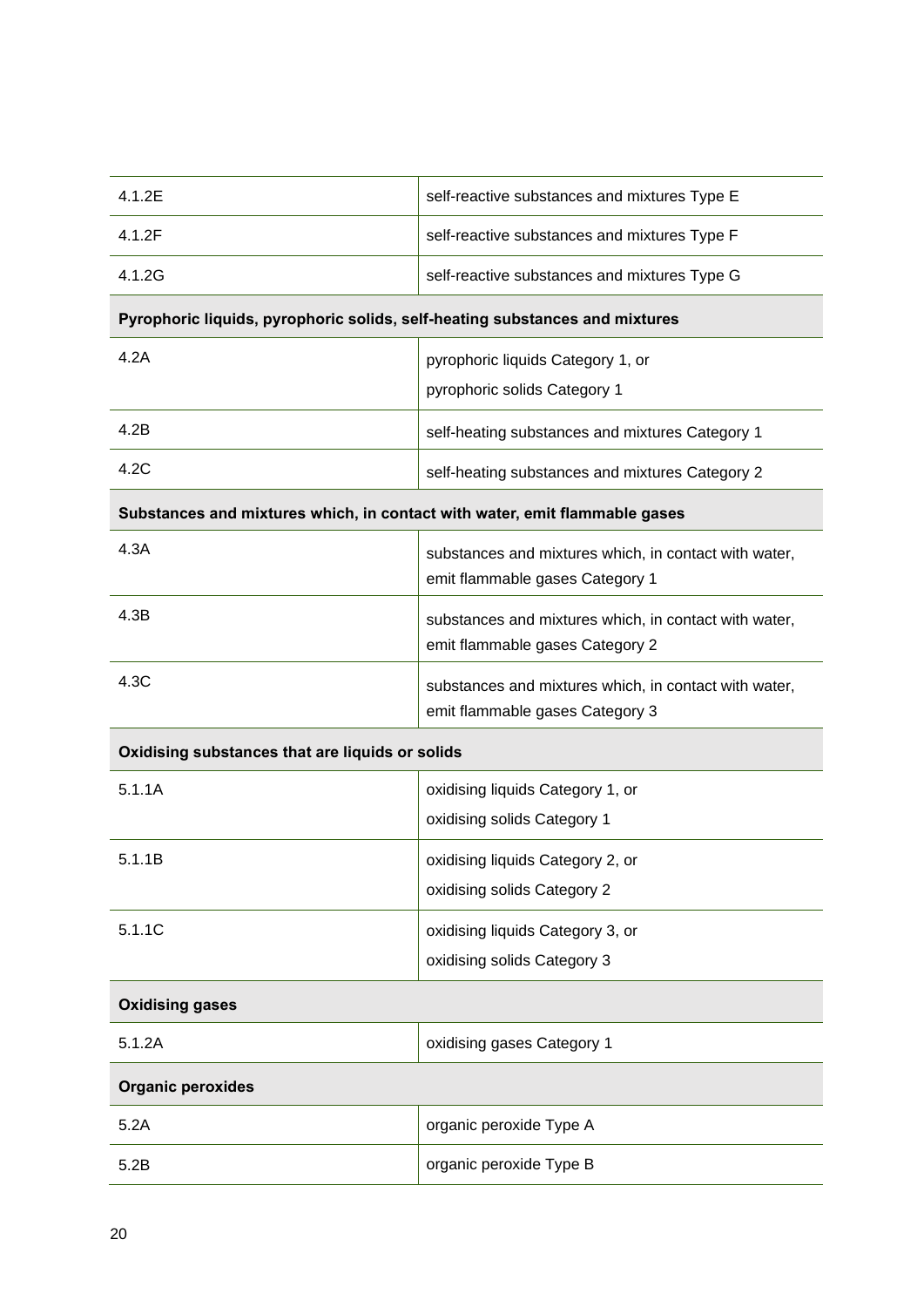| 5.2C                       | organic peroxide Type C        |
|----------------------------|--------------------------------|
| 5.2D                       | organic peroxide Type D        |
| 5.2E                       | organic peroxide Type E        |
| 5.2F                       | organic peroxide Type F        |
| 5.2G                       | organic peroxide Type G        |
| <b>Corrosive to metals</b> |                                |
| 8.1A                       | corrosive to metals Category 1 |

#### **Health hazards**

| Pre-2021 HSNO classification    | <b>Equivalent classification to be implemented</b>   |
|---------------------------------|------------------------------------------------------|
| <b>Acute toxicity</b>           |                                                      |
| 6.1A (oral, dermal, inhalation) | acute oral toxicity Category 1                       |
|                                 | acute dermal toxicity Category 1                     |
|                                 | acute inhalation toxicity Category 1                 |
| 6.1B (oral, dermal, inhalation) | acute oral toxicity Category 2                       |
|                                 | acute dermal toxicity Category 2                     |
|                                 | acute inhalation toxicity Category 2                 |
| 6.1C (oral, dermal, inhalation) | acute oral toxicity Category 3                       |
|                                 | acute dermal toxicity Category 3                     |
|                                 | acute inhalation toxicity Category 3                 |
| 6.1D (oral, dermal, inhalation) | acute oral toxicity Category 4                       |
|                                 | acute dermal toxicity Category 4                     |
|                                 | acute inhalation toxicity Category 4                 |
| 6.1E (oral, dermal, inhalation) | Note: acute toxicity Category 5 has not been adopted |
| <b>Aspiration hazard</b>        |                                                      |
| 6.1E (aspiration hazard)        | aspiration hazard Category 1                         |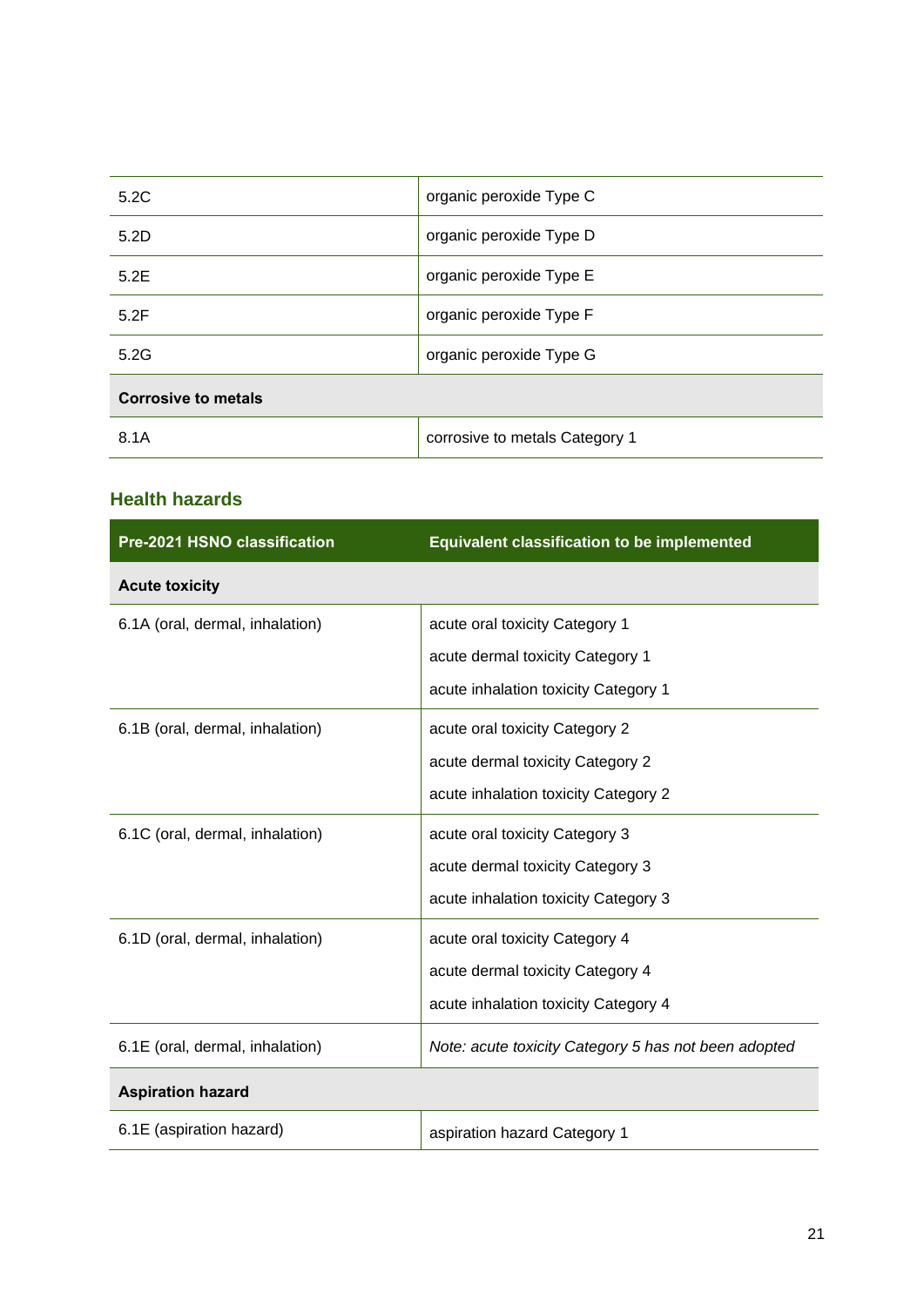|                                     | Note: aspiration hazard Category 2 has not been<br>adopted                                  |  |
|-------------------------------------|---------------------------------------------------------------------------------------------|--|
| <b>Respiratory tract irritation</b> |                                                                                             |  |
| 6.1E (respiratory tract irritant)   | specific target organ toxicity - single exposure<br>Category 3 respiratory tract irritation |  |
| <b>Skin corrosion/irritation</b>    |                                                                                             |  |
| 8.2A                                | skin corrosion Category 1A                                                                  |  |
| 8.2B                                | skin corrosion Category 1B                                                                  |  |
| 8.2C                                | skin corrosion Category 1C                                                                  |  |
| 6.3A                                | skin irritation Category 2                                                                  |  |
| 6.3B                                | Note: skin irritation Category 3 has not been adopted                                       |  |
| Serious eye damage/eye irritation   |                                                                                             |  |
| 8.3A                                | serious eye damage Category 1                                                               |  |
| 6.4A                                | eye irritation Category 2                                                                   |  |
|                                     | Note: The subcategories 2A and 2B have not been<br>adopted.                                 |  |
| Respiratory or skin sensitisation   |                                                                                             |  |
| 6.5A                                | respiratory sensitisation Category 1                                                        |  |
| 6.5B                                | skin sensitisation Category 1                                                               |  |
| <b>Germ cell mutagenicity</b>       |                                                                                             |  |
| 6.6A                                | germ cell mutagenicity Category 1                                                           |  |
| 6.6B                                | germ cell mutagenicity Category 2                                                           |  |
| Carcinogenicity                     |                                                                                             |  |
| 6.7A                                | carcinogenicity Category 1                                                                  |  |
| 6.7B                                | carcinogenicity Category 2                                                                  |  |
| <b>Reproductive toxicity</b>        |                                                                                             |  |
| 6.8A                                | reproductive toxicity Category 1                                                            |  |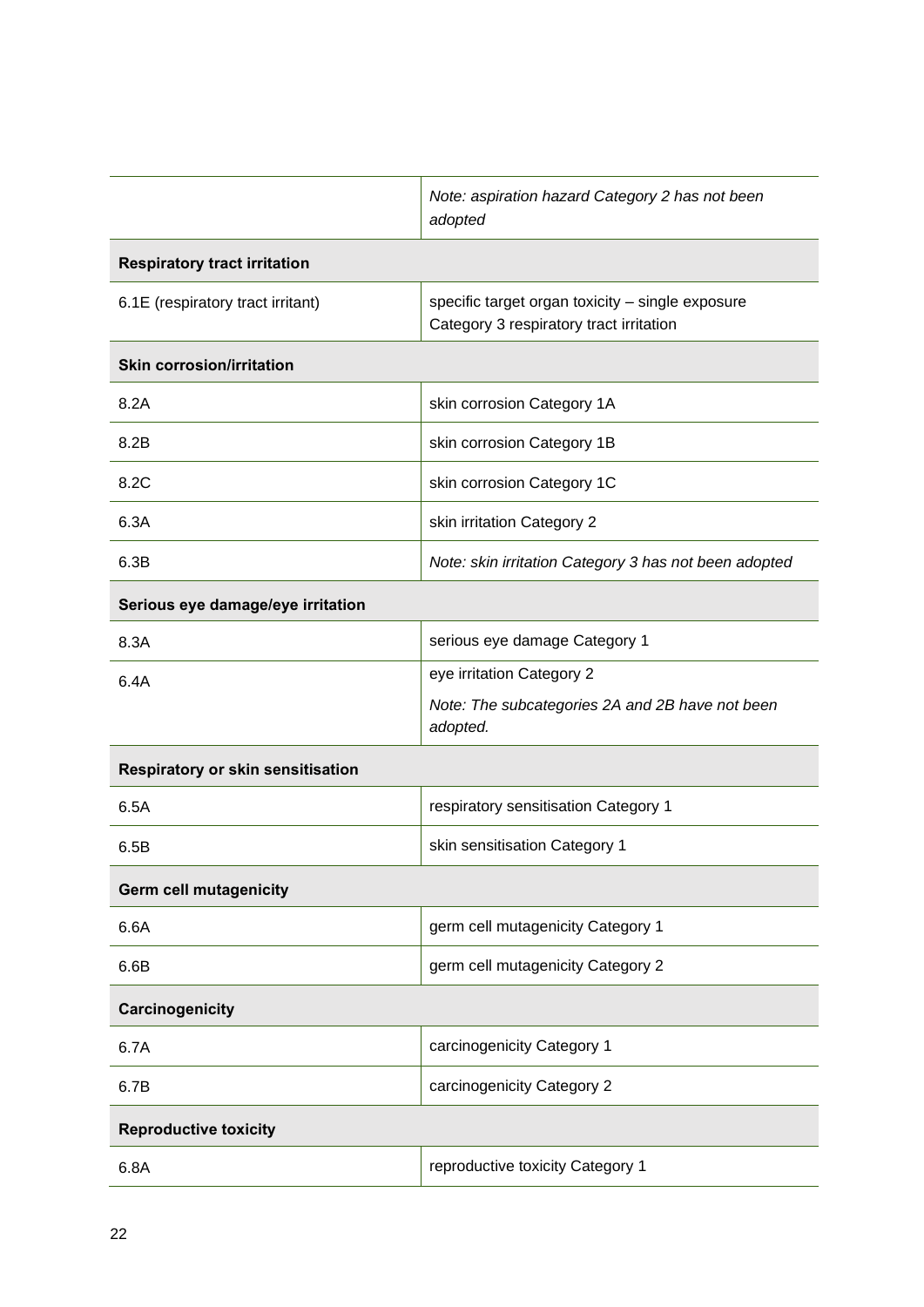| 6.8B                                                          | reproductive toxicity Category 2                                                                                                   |  |
|---------------------------------------------------------------|------------------------------------------------------------------------------------------------------------------------------------|--|
| 6.8C (additional category for effects on or<br>via lactation) | effects on or via lactation                                                                                                        |  |
| Specific target organ toxicity                                |                                                                                                                                    |  |
| 6.9A (oral, dermal, inhalation)                               | specific target organ toxicity – single exposure<br>Category 1<br>specific target organ toxicity - repeated exposure<br>Category 1 |  |
| 6.9B (oral, dermal, inhalation)                               | specific target organ toxicity - single exposure<br>Category 2<br>specific target organ toxicity - repeated exposure<br>Category 2 |  |
| 6.9B (narcotic effects)                                       | specific target organ toxicity – single exposure<br>Category 3 narcotic effects                                                    |  |